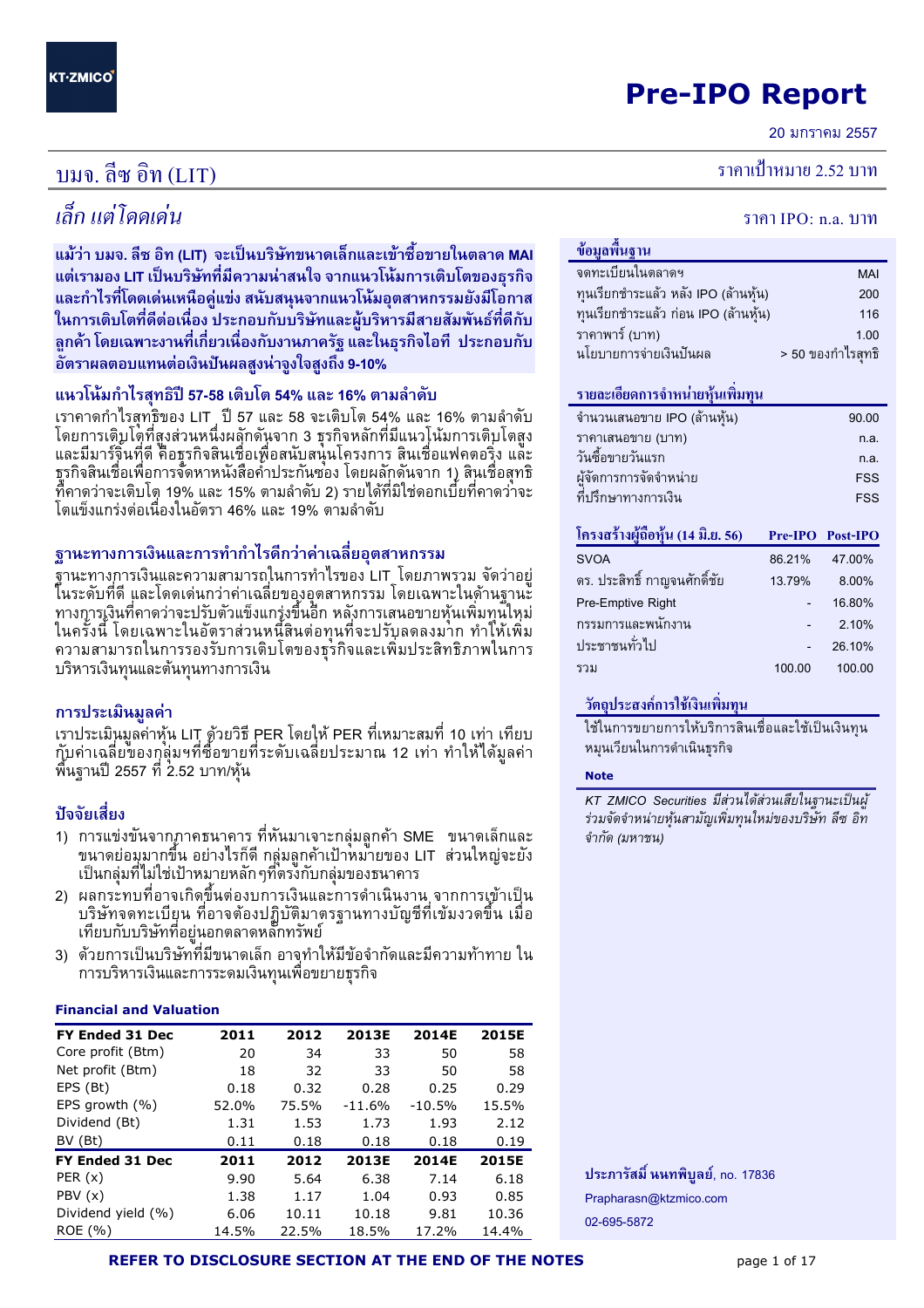## Investment Thesis: เล็ก แต่โดดเด่น

แม้ว่า บมจ. ลีซ อิท (LIT) จะเป็นบริษัทขนาดเล็กและเข้าซื้อขายในตลาด MAI แต่เรามอง LIT เป็น บริษัทที่มีความน่าสนใจ จากแนวโน้มการเติบโตธุรกิจและกำไรที่ดี สนับสนุนจากประเด็น

- แนวโน้มอุตสาหกรรมยังมีโอกาสในการเติบโตที่ดี โดยเน้นเจาะกลุ่มผู้ประกอบ SME ขนาดเล็กและ ขนาดย่อม ที่ยังเป็นตลาดที่ใหญ่และมีโอกาสในการเติบโตสูง อีกทั้ง ยังอิงกับภาคธุรกิจและ ้อตสาหกรรมที่ยังมีการเติบโตต่อ แม้เศรษจกิจจะชะลอตัว เนื่องจากจานลกค้ากว่า 80% อิง โครงการที่เชื่อมต่อกับงบประมาณประจำของรัฐ ที่มีการเบิกจ่ายที่แน่นอนและน่าจะมีการลงทุนที่ ต่อเนื่องของรัฐบาล อีกทั้งไม่น่าจะได้รับผลกระทบจากความล่าช้าของโครงการลงทนด้าน โครงสร้างพื้นฐานของรัฐบาลที่ล่าช้าออกไป
- คาดธุรกิจของ LIT จะมีแนวโน้มการเติบโตที่ต่อเนื่อง เนื่องจากมีงานในมือที่ส่วนใหญ่เป็นโครงการ ของภาครัฐที่เป็นงบประจำและมีการลงทุนที่ต่อเนื่อง โดยเฉพาะในปี 2557 ที่งานส่วนใหญ่มีการ ้อนุมัติงบประมาณเป็นที่แน่นอนแล้ว โดยเราคาดกำไรสุทธิในปี 2557-58 จะเติบโต 54% และ 16% ีตามลำดับ ผลักดันจากธุรกิจสินเชื่อเพื่อการรับโอนสิทธิเรียกร้อง หรือ แฟคตอริ่ง (Factoring) ้สินเชื่อเพื่อสนับสนุนโครงการ (Project backup financing), ธุรกิจสินเชื่อการค้ำประกันซองประมูล (Bid bond)
- เงินจากการระดมทนใหม่ จะช่วยเพิ่มศักยภาพในการขยายธรกิจและเติบโต ทำให้มี room ในการ ขอสินเชื่อเพิ่มกับสถาบันการเงิน และน่าจะทำให้การบริหารเงินทุนและต้นทุนทางการเงินในระยะ ยาวมีประสิทธิภาพมากขึ้น
- การบริหารความเสี่ยงและสินเชื่อที่เข้มงวดและรัดกุม รวมถึงการเน้นโครงการของรัฐบาลกว่า 80% ทำให้ความเสี่ยงด้านหนี้เสียอยู่ในระดับที่ไม่สูง
- ้อัตราผลตอบแทนต่อเงินปันผลสูงน่าจูงใจที่ระดับ 9-10%  $\bullet$
- ี การประเมินมูลค่าหุ้น: ประเมินด้วยวิธี PER โดยให้ระดับ PER เหมาะสมที่ 10 เท่า ได้มูลค่า ูพื้นฐานปี 2557 ที่ 2.52 บาท/หุ้น
- ความเสี่ยง: ปัจจัยเสี่ยงหลักได้แก่ 1) การแข่งขันจากภาคธนาคาร ที่หันมาเจาะกลุ่มลูกค้า SME ขนาดเล็กและขนาดย่อมมากขึ้น แต่กลุ่มเป้าหมายของ LIT น่าจะยังเป็นกลุ่มที่ไม่ใช่เป้าหมาย หลักๆที่ตรงกับกลุ่มของธนาคารมากนัก โดยธนาคารเน้นเจาะกลุ่มเอกชนที่มีขนาดใหญ่กว่า; 2) ผลกระทบที่อาจเกิดขึ้นจากการเข้าเป็นบริษัทจดทะเบียน ที่อาจต้องปฏิบัติมาตรฐานทางบัญชีที ้เข้มงวดขึ้น; 3) เนื่องจากเป็นบริษัทขนาดเล็ก อาจทำให้มีความท้าทาย ในการบริหารเงินและการ ระดมเงินทุนในระยะยาว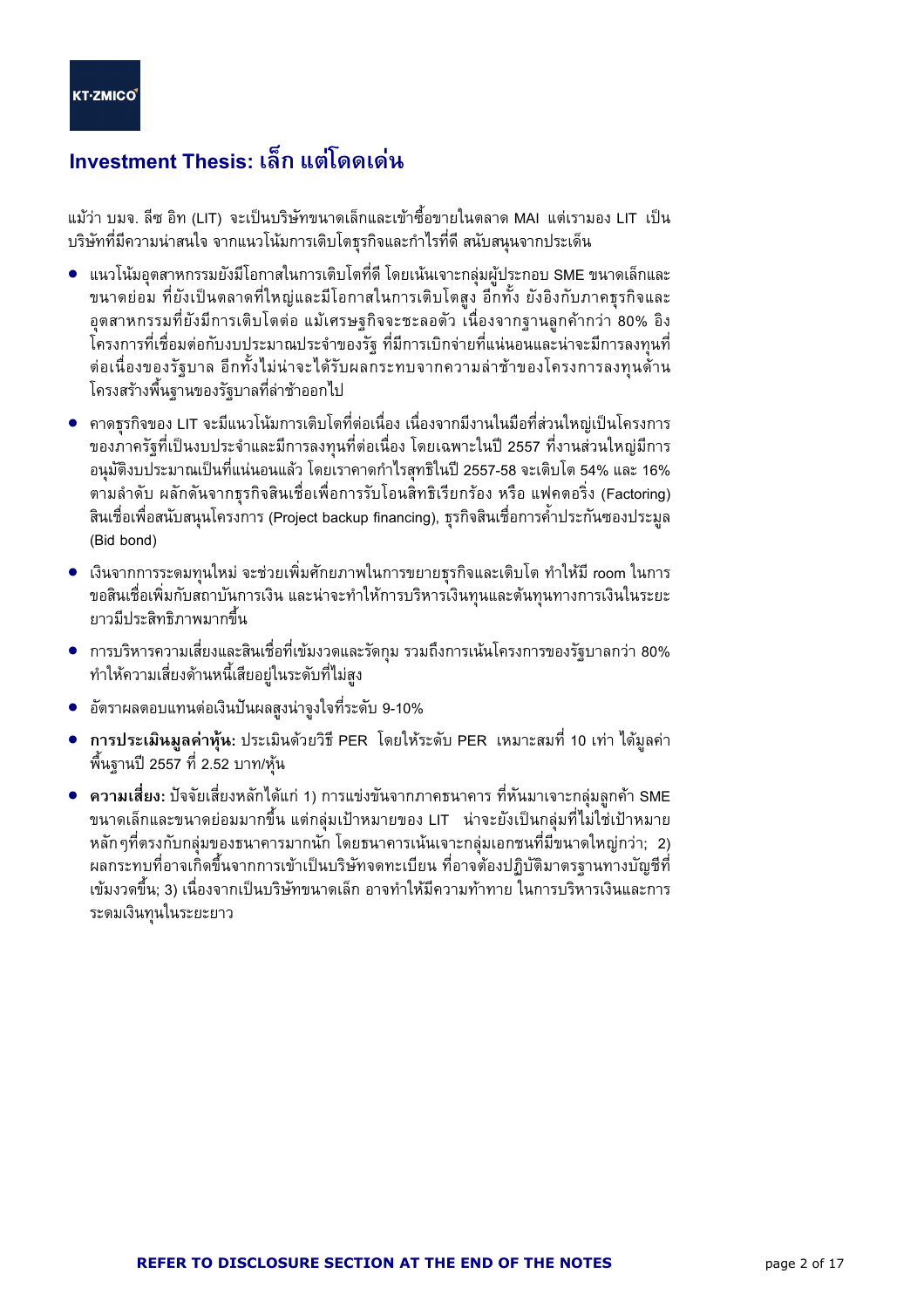l

## ผลการดำเนินงานและแนวโน้ม

### ้ผลการดำเนินงานงวด 9M56 และปี 2556

กำไรสุทธิของ LIT ในงวด 9 เดือนปี 2556 อยู่ที่ 24.6 ล้านบาท ทรงตัวเมื่อเทียบกับกำไรสุทธิงวด 9 เดือนปี 2555 ที่ 24.4 ล้านบาท โดยเหตุหลักที่กำไรงวด 9M56 ทรงตัวเมื่อเทียบ YoY ขณะที่ เราคาด กำไรสุทธิงวดปี 2556 ที่ 33 ล้านบาท ซึ่งน่าจะยังคงทรงตัว YoY โดยกำไรงวด 9M56 และงวดปี 2556 ที่ทรงตัว YoY เป็นผลจากการปรับใช้นโยบายทางบัญชีใหม่ในปีนี้หลายรายการที่เข้มงวดมาก ขึ้น ซึ่งหากไม่รวมรายการและค่าใช้จ่ายที่เพิ่มขึ้นจากการปรับใช้นโยบายทางบัญชีใหม่ดังกล่าว กำไร สุทธิงวด 9M56 และปี 56 น่าจะยังเติบโตไม่ต่ำกว่า 20% YoY

ในด้านกำไรจากการดำเนินงานของปี 56 ที่ไม่รวมรายการเปลี่ยนแปลงทางบัญชีดังกล่าวที่ยังเติบโต -& -- 
-65) 
()-+'&
 >-+ 15% 'B7 -8-)
 9
) และรายได้ค่าธรรมเนียมที่น่าจะโตถึง 36%

ทั้งนี้ นโยบายบัญชีหลักๆที่ได้บังคับใช้ในปี 2556 ได้แก่ 1) การปรับเปลี่ยนนโยบายการหยุดรับรู้ รายได้ดอกเบี้ยจากเดิม 180 วัน เป็น 90 วัน มีผล 3Q56; 2) การปรับนโยบายการตั้งสำรองหนี้ที่ เข้มงวดขึ้น โดยเปลี่ยนเป็นการตั้งสำรองหนี้ของสินเชื่อทุกรายให้เป็นตามระยะเวลาค้างชำระเป็น 5 ระดับชั้น (loan aging) มีผลตั้งแต่ 1 ม.ค. 56; 3) การปรับวิธีรับรู้รายได้ค่าธรรมเนียมรับและจ่าย จาก เดิมรับรู้ทั้งจำนวนพร้อมกันทั้งฝั่งรายได้และค่าใช้จ่าย เป็นการแบ่งรับรู้รายได้เป็นการทยอยรับรู้ ์ ขณะที่ค่ำใช้จ่ายยังคงตัดเป็นค่าใช้จ่ายทั้งจำนวนทันที มีผล 3056

## แนวโน้มผลการดำเนินงานปี 2557-2558

เราคาดกำไรสุทธิของ LIT งวดปี 2557 และ 2558 จะอยู่ที่ 50 ล้านบาท และ 58 ล้านบาท ตามลำดับ เติบโต 54% และ 16% ตามลำดับที่ โดยการเติบโตที่สูงส่วนหนึ่งผลักดันจาก 3 ธุรกิจหลักๆที่มี แนวโน้มการเติบโตสูงและมีมาร์จิ๋นที่ดี คือธุรกิจ Project backup financing (สินเชื่อโครงการ) ธุรกิจ สินเชื่อรับโอนสิทธิเรียกร้อง (แฟคตอริ่ง) และ Bid bond (ธุรกิจสินเชื่อเพื่อการจัดหาหนังสือค้ำประกัน ซอง) โดยเราคาดแรงสนับสนุนหลักของกำไรจะมาจาก 1) สินเชื่อสุทธิที่คาดว่าจะเติบโต 19% และ 15% ตามลำดับ ผลักดันหลักๆจากสินเชื่อ Project backup financing และแฟคตอริ่ง; 2) รายได้ที่มิใช่ ดอกเบี้ยที่คาดว่าจะโตแข็งแกร่งต่อเนื่องในอัตรา 46% และ 19% ในปี 57-58 ตามลำดับ ผลักดัน หลักๆ จากค่าธรรมเนียมจาก Project backup financing, ธุรกรรม Trade finance และ Bid bond ขณะที่ อัตราส่วนค่าใช้จ่ายต่อรายได้รวม น่าจะปรับลดลงตามลำดับ จากปี 2556 ที่มีค่าใช้จ่ายพิเศษที่ เกิดขึ้นจากการปรับเปลี่ยนนโยบายบัญชีใหม่หลายรายการดังที่กล่าวถึงข้างต้น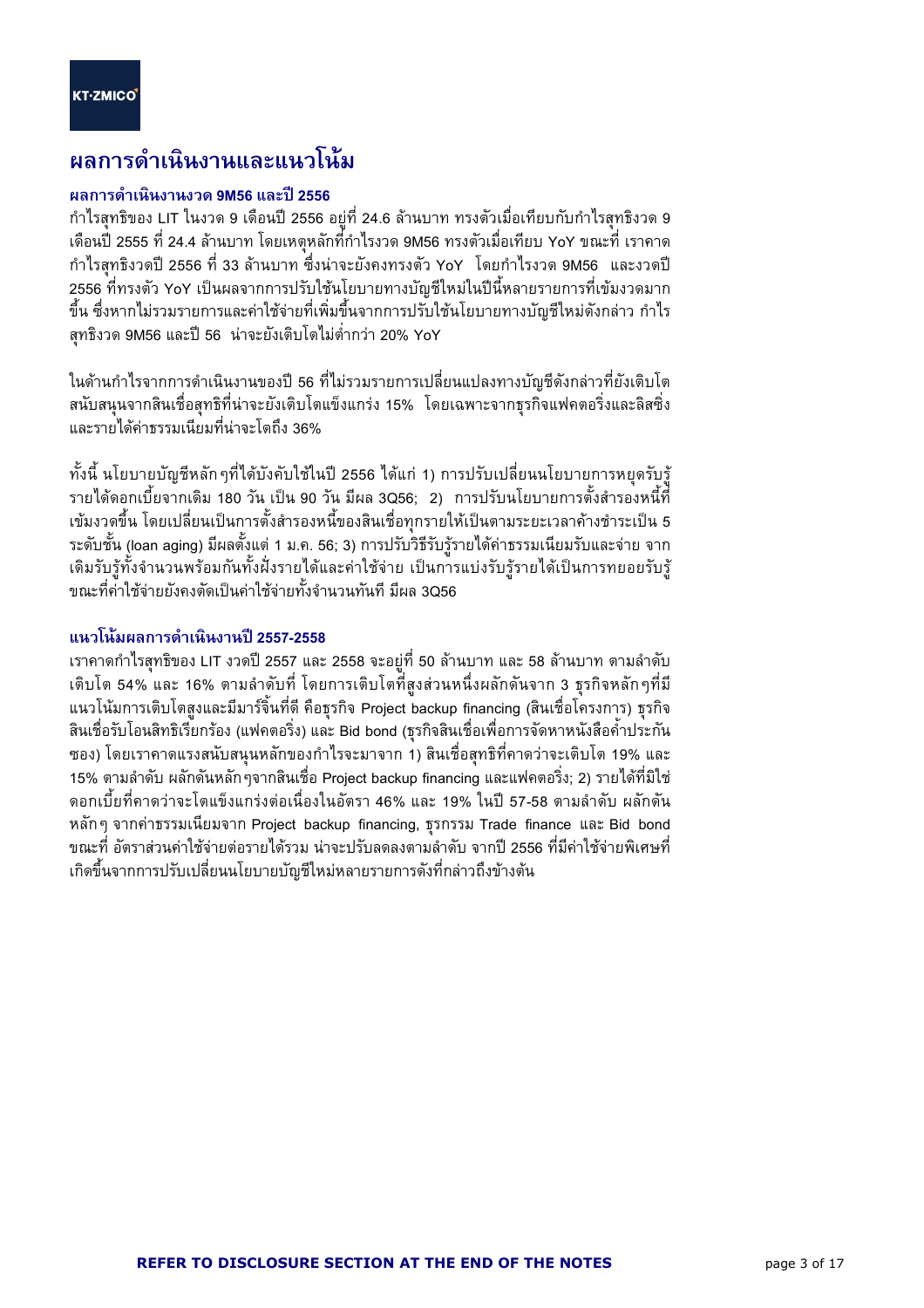l

## สถานะทางการเงินและการทำกำไรเมื่อเทียบกับคู่แข่ง

## ฐานะทางการเงินและการทำกำไรดีกว่าค่าเฉลี่ยอุตสาหกรรม

ฐานะทางการเงินของ LIT โดยภาพรวม จัดว่าอยู่ในระดับที่ดี รวมทั้งดีกว่าค่าเฉลี่ยของอุตสาหกรรม เป็นส่วนใหญ่ อาทิ อัตราส่วนหนี้สินต่อทุนของ LIT ที่ 2.48 เท่า ณ งวด 9M56 ซึ่งถือว่ายังต่ำกว่า ค่าเฉลี่ยของอุตสาหกรรมที่ 3.1 เท่า และเราคาดว่าอัตราส่วนดังกล่าวของ LIT จะลดลงเหลือเพียง 1.2-1.3 เท่าหลัง IPO ขณะที่ อัตราส่วนทุนต่อสินทรัพย์ (Equity to asset) ก็จัดว่าอยู่ในระดับดีที่ 29% ใกล้เคียงค่าเฉลี่ยที่ 31% และเราคาดว่าอัตราส่วนดังกล่าวจะเพิ่มขึ้นเป็น 44-45% หลัง IPO

ในขณะที่ อัตราส่วนการทำกำไร ไม่ว่าจะเป็นอัตราส่วน ROA, ROE และ Net profit margin รวมถึง อัตราผลตอบแทนต่อเงินปันผล ของ LIT ก็ถือว่าอยู่ในระดับดีกว่ากลุ่มฯและคู่แข่งเป็นส่วนใหญ่ ขณะที่ เราคาด ROE ของ LIT จะยังคงอยู่ในระดับใกล้เคียงกับกลุ่มฯที่ประมาณ 14-15% หลัง IPO

## การประเมินมูลค่า

เราประเมินมูลค่าหุ้นกลุ่มสถาบันการเงินที่มิใช่ธนาคาร ด้วยวิธี PER โดยให้ระดับ PER ที่เหมาะสม สำหรับ LIT ที่ 10 เท่า เทียบกับค่าเฉลี่ยของกลุ่มฯที่ซื้อขายที่ระดับเฉลี่ยประมาณ 12 เท่า (โดยซื้อขาย อยู่ในกรอบตั้งแต่ 6 เท่า ถึง 18 เท่า) ทำให้ได้มูลค่าพื้นฐานปี 2557 ที่ 2.52 บาท/หุ้น โดยแม้ว่า LIT จะเป็นสถาบันการเงินที่มีขนาดเล็กกว่าบริษัทในกลุ่มฯ แต่ความสามารถในการทำกำไรและระดับ ROE รวมถึง ฐานะทางการเงินถือว่าดีกว่าบริษัทในกลุ่มฯ

|                                  |         | ш          | м     |            |       |             |       |                          |      |
|----------------------------------|---------|------------|-------|------------|-------|-------------|-------|--------------------------|------|
| Key Statistics and Ratios (9M13) | LIT     | <b>IFS</b> | AF    | <b>ECL</b> | GL    | <b>THAN</b> |       | <b>ML AMANAH Average</b> |      |
| P/E(X)                           | N.A.    | 8.9        | 10.2  | 11.4       | 18.4  | 11.3        | 6.1   | 17.8                     | 12.0 |
| P/BV(x)                          | N.A.    | 1.3        | 2.0   | 1.0        | 3.2   | 2.8         | 0.6   | 0.6                      | 1.6  |
| Dividend Yield (%)               | $7 - 8$ | 5.0        | 6.2   | 6.7        | 4.5   | 5.4         |       | 2.3                      | 5.0  |
| Financial Data (Btmn)            |         |            |       |            |       |             |       |                          |      |
| <b>Total Assets</b>              | 639     | 3,568      | 2,141 | 1,736      | 5,193 | 26,206      | 2,624 | 3,265                    |      |
| <b>Total Liabilities</b>         | 455     | 2,626      | 1,804 | 1,251      | 2,963 | 23,128      | 1,259 | 1,949                    |      |
| Paid-up Cap.                     | 116     | 470        | 200   | 410        | 511   | 1,611       | 400   | 950                      |      |
| Equities                         | 184     | 942        | 337   | 485        | 2,230 | 3,079       | 1,365 | 1,316                    |      |
| Revenue                          | 76      | 304        | 159   | 170        | 1,080 | 1,733       | 363   | 247                      |      |
| Net Profit                       | 27      | 107        | 47    | 37         | 227   | 610         | 93    | 9                        |      |
| $EPS$ (Bt)                       | 0.24    | 0.23       | 1.19  | 0.09       | 0.24  | 0.38        | 0.12  | 0.01                     |      |
| <b>Financial Ratio</b>           |         |            |       |            |       |             |       |                          |      |
| D/E Ratio                        | 2.5     | 2.8        | 5.4   | 2.6        | 1.3   | 7.5         | 0.9   | 1.5                      | 3.1  |
| Net Profit Margin (%)            | 32.5    | 35.1       | 29.8  | 21.9       | 21.0  | 35.2        | 25.7  | 3.7                      | 24.6 |
| Return on Asset (%) <sup>+</sup> | 5.3     | 5.3        | 3.9   | 3.3        | 10.4  | 4.5         | 6.6   | 0.5                      | 4.9  |
| Return on Equity $(%)^+$         | 19.5    | 15.1       | 19.6  | 9.5        | 18.1  | 28.3        | 10.8  | 1.3                      | 14.7 |
| Equity to asset ratio $(\%)$     | 28.8    | 26.4       | 15.7  | 27.9       | 42.9  | 11.7        | 52.0  | 40.3                     | 31.0 |
| d<br>$CFT$ $1/TT1177000$         |         |            |       |            |       |             |       |                          |      |

## รูปที่ 1: อัตราส่วนทางการเงิน เมื่อเทียบกับคู่แข่งในอุตสาหกรรม

.-: SET, KTZMICO Research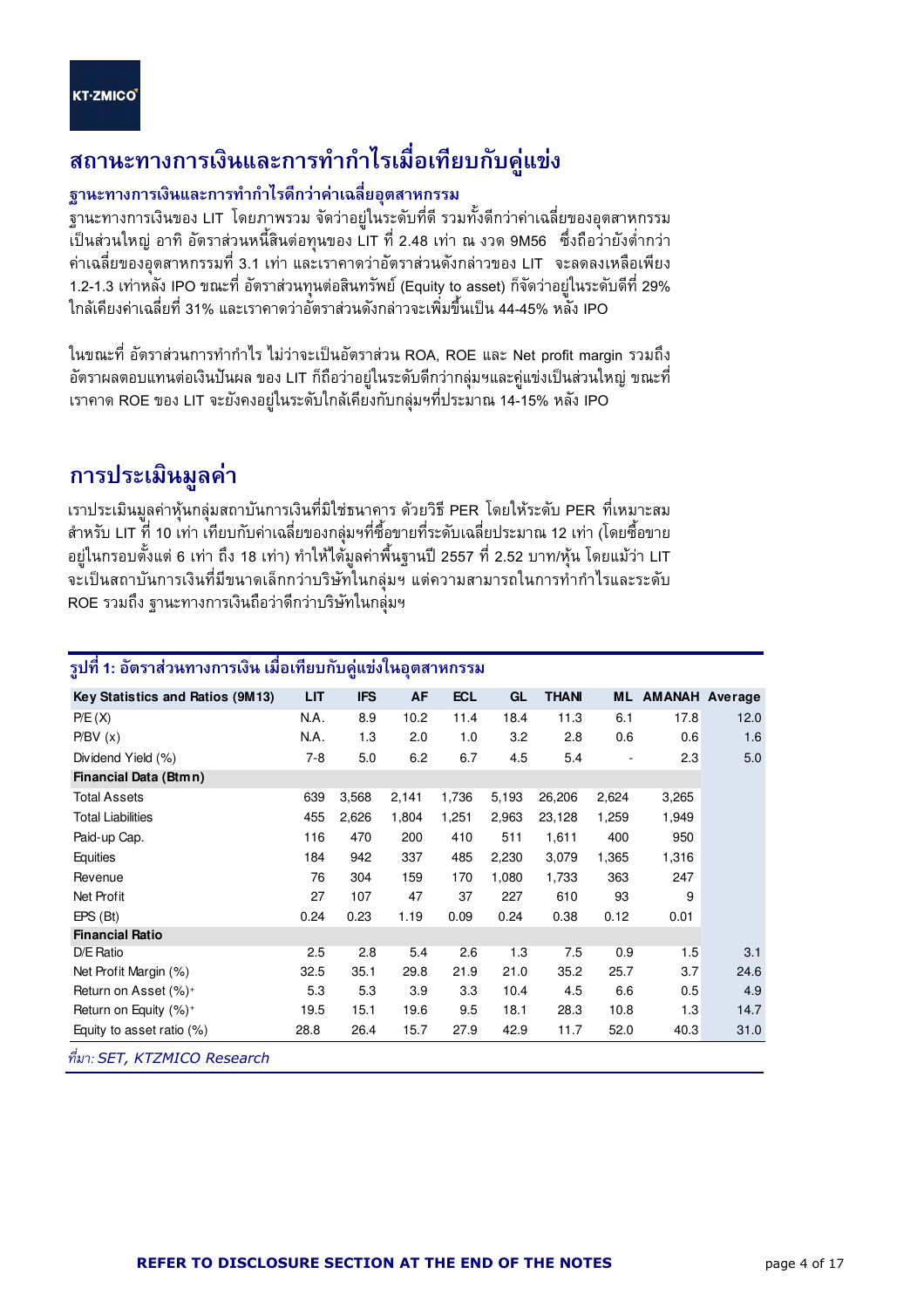l

## แนวโน้มอุตสาหกรรมและการแข่งขัน

## การให้บริการที่มีผลิตภัณฑ์ทางการเงินที่ครอบคลุมกว่า เพิ่มศักยภาพในการแข่งขัน

LIT มีผลิตภัณฑ์หลักและผลิตภัณฑ์เสริมทางการเงินที่หลากหลายครบวงจร เพื่อให้บริการแก่ลูกค้าใน การดำเนินธุรกิจ โดยลูกค้าเป้าหมายของบริษัทจะเป็นคนละกลุ่มกับลูกค้าของผู้ให้บริการที่เป็น สถาบันการเงิน เนื่องจากลูกค้าของบริษัทส่วนใหญ่เป็นผู้ประกอบการขนาดกลางและขนาดย่อมที่มี ข้อจำกัดในเรื่องทุนจดทะเบียน และหลักทรัพย์ค้ำประกัน ทำให้ผู้ประกอบการดังกล่าวไม่ได้รับการ สนับสนุนจากธนาคารและสถาบันการเงิน ขณะเดียวกันความล่าช้าในกระบวนการพิจารณาของ สถาบันการเงิน รวมทั้งสถาบันการเงินส่วนใหญ่ไม่เน้นลูกหนี้ที่เป็นภาคราชการ หรือรัฐวิสาหกิจ เนื่องจากระยะเวลาของงาน หรือระยะเวลาการชำระเงินกำหนดได้ไม่ชัดเจน เหมือนบริษัทเอกชน ขนาดใหญ่ ทำให้ผู้ประกอบการกลุ่มดังกล่าวหันมาใช้บริการของผู้ให้สินเชื่อที่ไม่ได้เป็นสถาบันการเงิน อีกทั้งธนาคารพาณิชย์ยังมีข้อจำกัดในการให้บริการสินเชื่อภายใต้การกำกับดูแลของธนาคารแห่ง ประเทศไทย ส่งผลให้คู่แข่งส่วนใหญ่ของบริษัทเป็นผู้ประกอบการผู้ให้สินเชื่อที่ไม่ได้เป็นสถาบัน การเงิน

|                |                  |                |                 | Project       |                |                  |                     |
|----------------|------------------|----------------|-----------------|---------------|----------------|------------------|---------------------|
| <b>Company</b> | <b>Factoring</b> | <b>Leasing</b> | <b>Hire</b>     | <b>Backup</b> | <b>Trade</b>   | <b>Inventory</b> | <b>Others</b>       |
|                |                  |                | <b>Purchase</b> | financing     | <b>Finance</b> | <b>Financing</b> |                     |
| <b>IFS</b>     |                  |                |                 | / (Contract   |                |                  | • Confirming LC/TR  |
|                |                  |                |                 | Financing)    |                |                  | • Floor Plan        |
|                |                  |                |                 |               |                |                  | • Block Discounting |
| <b>AMANAH</b>  |                  |                |                 |               |                |                  |                     |
| <b>AF</b>      |                  |                |                 |               |                |                  |                     |
| ML             |                  |                |                 |               |                |                  | • Floor Plan        |
| <b>THANI</b>   |                  |                |                 |               |                |                  |                     |
| GL             |                  |                |                 |               |                |                  |                     |
| <b>ECL</b>     |                  |                |                 |               |                |                  | • Floor Plan        |
| LIT            |                  |                |                 |               |                |                  | • Bid Bond          |

### รูปที่ 2: การให้บริการทางการเงินของ LIT ครอบคลุมกว่าผู้ประกอบการในอุตสาหกรรม

ที่มา: บมจ. ลีซ อิท**,** KTZMICO Research -

Note:

**IFS:** IFS CAPITAL (THAILAND) PUBLIC COMPANY LIMITED

**AF:** AIRA FACTORING PUBLIC COMPANY LIMITED

**ECL:** EASTERN COMMERCIAL LEASING PUBLIC COMPANY LIMITED

**GL:** GROUP LEASE PUBLIC COMPANY LIMITED

**THANI:** RATCHTHANI LEASING PUBLIC COMPANY LIMITED

**ML:** MIDA LEASING PUBLIC CO., LTD.

**AMANAH:** AMANAH LEASING PUBLIC COMPANY LIMITED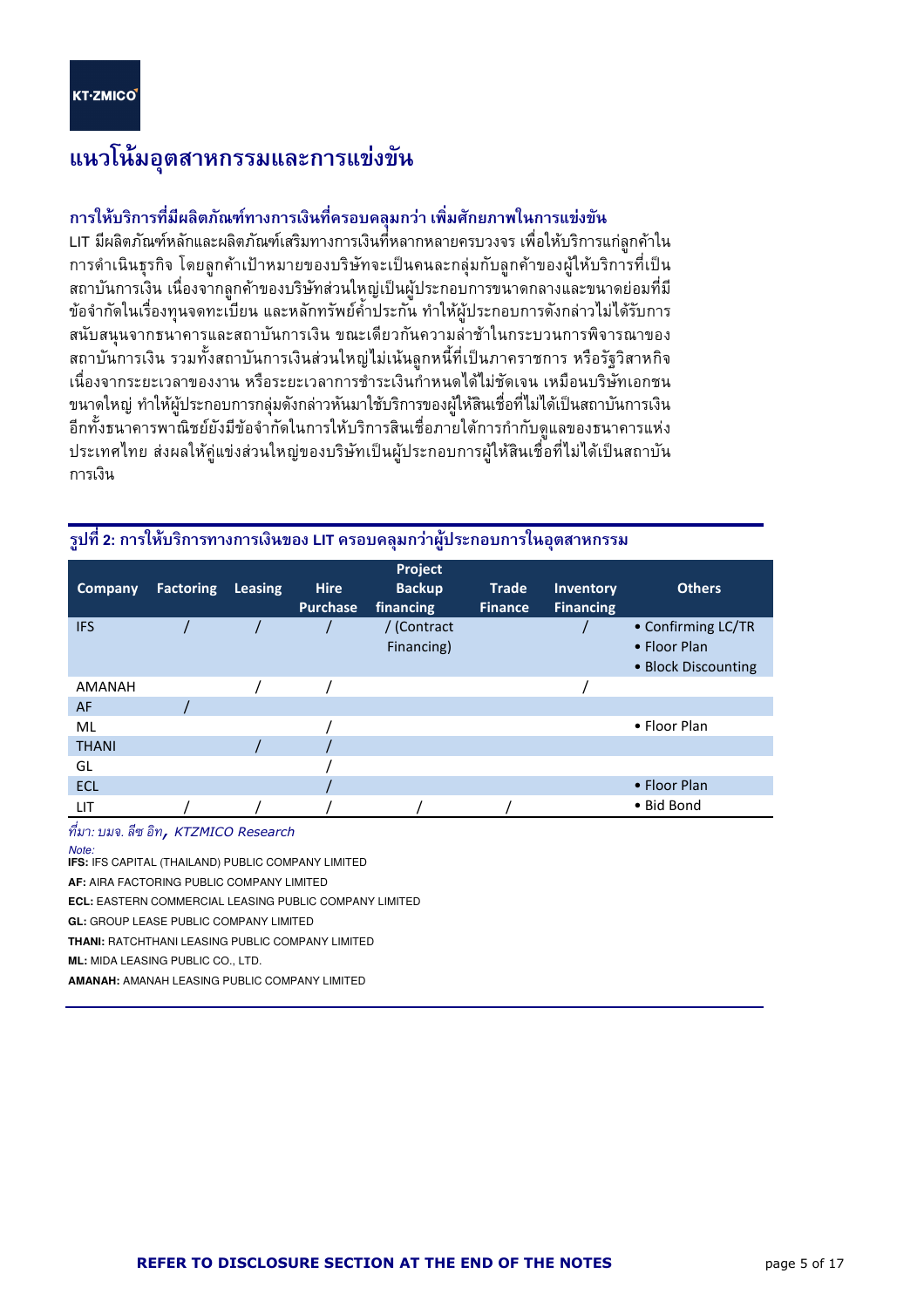l

| ้รูปที่ 3: การเปรียบเทียบบริการของผู้ให้บริการสินเชื่อที่ไม่ใช่สถาบันการเงิน |                           |               |                |               |             |               |                    |  |
|------------------------------------------------------------------------------|---------------------------|---------------|----------------|---------------|-------------|---------------|--------------------|--|
| บริษัท                                                                       | แฟคตอริ่ง                 | ลีสซิ่ง       | เช่าซื้อ       | สินเชื่อเพื่อ | บริการ      | สินเชื่อเพื่อ | อื่น ๆ             |  |
|                                                                              |                           |               |                | สนับสนุน      | จัดหาสินค้า | ชื้อสินค้าคง  |                    |  |
|                                                                              |                           |               |                | โครงการ       |             | คลัง          |                    |  |
| <b>IFS</b>                                                                   | เน้น                      | ้เน้น         | เน้น           | Contract      |             |               | - Confirming       |  |
|                                                                              | อุตสาหกรรม                | ยานพาหนะ      | ยานพาหนะ       | Financing     |             |               | LC/TR              |  |
|                                                                              | ยานยนต์                   | เครื่องจักรใน | เครื่องจักรใน  |               |             |               | - Floor Plan       |  |
|                                                                              | ชิ้นส่วน                  | อุตสาหกรรม    | อุตสาหกรรม     |               |             |               | - Block            |  |
|                                                                              | ยานยนต์                   | รถใช้ในงาน    | รถใช้งาน       |               |             |               | <b>Discounting</b> |  |
|                                                                              | เครื่องใช้ไฟฟ้า เกษตรกรรม |               | เกษตรกรรม      |               |             |               |                    |  |
|                                                                              | ชิ้นส่วน                  |               |                |               |             |               |                    |  |
|                                                                              | อิเล็กทรอนิกส์            |               |                |               |             |               |                    |  |
| <b>AMANAH</b>                                                                |                           | เน้นรถยนต์    | ้เน้นรถยนต์    |               |             | เน้นรถยนต์    |                    |  |
|                                                                              |                           | รถยนต์        | รถยนต์ใช้แล้ว  |               |             |               |                    |  |
|                                                                              |                           | ใช้แล้วและ    | และเครื่องจักร |               |             |               |                    |  |
|                                                                              |                           | เครื่องจักร   | ทางการเกษตร    |               |             |               |                    |  |
|                                                                              |                           | ทางการ        |                |               |             |               |                    |  |
|                                                                              |                           | เกษตร         |                |               |             |               |                    |  |
| <b>AF</b>                                                                    | เน้นกลุ่ม                 |               |                |               |             |               |                    |  |
|                                                                              | โมเดิร์นเทรด              |               |                |               |             |               |                    |  |
|                                                                              | และชิ้นส่วน               |               |                |               |             |               |                    |  |
|                                                                              | ยานยนต์                   |               |                |               |             |               |                    |  |
| <b>ML</b>                                                                    |                           |               | เน้นรถยนต์     |               |             |               | -Floor Plan        |  |
|                                                                              |                           |               | ส่วนบุคคลและ   |               |             |               |                    |  |
|                                                                              |                           |               | รถกระบะทั้ง    |               |             |               |                    |  |
|                                                                              |                           |               | ใหม่และมือสอง  |               |             |               |                    |  |
| <b>THANI</b>                                                                 |                           | เน้นรถยนต์    | เน้นรถยนต์     |               |             |               |                    |  |
|                                                                              |                           | มือสอง        | มือสอง         |               |             |               |                    |  |
|                                                                              |                           | ประเภท        | ประเภทรถยนต์   |               |             |               |                    |  |
|                                                                              |                           | รถยนต์นั่ง    | นั่งส่วนบุคคล  |               |             |               |                    |  |
|                                                                              |                           | ส่วนบุคคล     | และรถยนต์เพื่อ |               |             |               |                    |  |
|                                                                              |                           | และรถยนต์     | การพาณิชย์     |               |             |               |                    |  |
|                                                                              |                           | เพื่อการ      |                |               |             |               |                    |  |
|                                                                              |                           | พาณิชย์       |                |               |             |               |                    |  |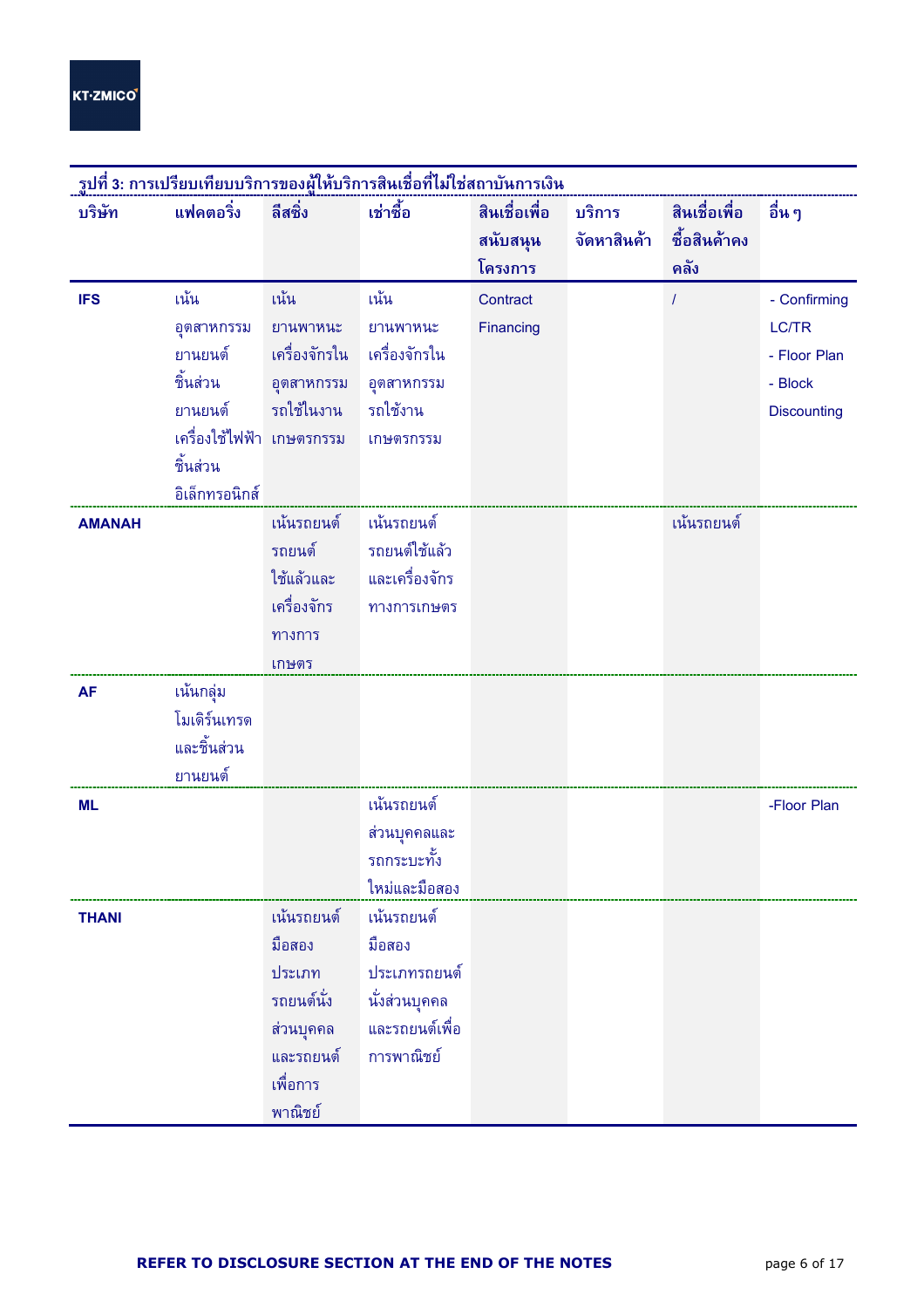l

| ู รูปที่ 3: การเปรียบเทียบบริการของผู้ให้บริการสินเชื่อที่ไม่ใช่สถาบันการเงิน (ต่อ) |                  |              |                         |               |              |               |                 |  |  |
|-------------------------------------------------------------------------------------|------------------|--------------|-------------------------|---------------|--------------|---------------|-----------------|--|--|
| บริษัท                                                                              | <b>แฟคตอริ่ง</b> | ลีสซิ่ง      | เช่าซื้อ                | สินเชื่อเพื่อ | บริการ       | สินเชื่อเพื่อ | ้อื่น ๆ         |  |  |
|                                                                                     |                  |              |                         | สนับสนุน      | ้จัดหาสินค้า | ชื้อสินค้าคง  |                 |  |  |
|                                                                                     |                  |              |                         | โครงการ       |              | คลัง          |                 |  |  |
| <b>GL</b>                                                                           |                  |              | เน้น                    |               |              |               |                 |  |  |
|                                                                                     |                  |              | รถจักรยานยนต์           |               |              |               |                 |  |  |
| <b>ECL</b>                                                                          |                  |              | ้เน้นรถยนต์             |               |              |               | -Floor Plan     |  |  |
|                                                                                     |                  |              | รถยนต์มือสอง            |               |              |               |                 |  |  |
| บมจ. ลีซ อิท แน้น                                                                   |                  | เน้น         | เน้นคอมพิวเตอร์ Project |               | ้เน้น        |               | - สินเชื่อเพื่อ |  |  |
| (LIT)                                                                               | คอมพิวเตอร์      | ิคอมพิวเตอร์ | ไอที                    | <b>Backup</b> | ิคอมพิวเตอร์ |               | การจัดหา        |  |  |
|                                                                                     | ไอที             | ไอที         |                         | Financing     | ไอที         |               | หนังสือค้ำ      |  |  |
|                                                                                     |                  |              |                         | ้เน้น         |              |               | ประกันซอง       |  |  |
|                                                                                     |                  |              |                         | คอมพิวเตอร์   |              |               |                 |  |  |
|                                                                                     |                  |              |                         | ไอที          |              |               |                 |  |  |

หมายเหตุ: ข้อมูลแต่ละบริษัทมาจากแบบแสดงรายการข้อมูลประจำปี (แบบ 56-1) ณ วันที่ 31 ธ.ค. 56

ที่มา: บมจ. ลีซ อิท

Note:

**IFS:** IFS CAPITAL (THAILAND) PUBLIC COMPANY LIMITED

**AF:** AIRA FACTORING PUBLIC COMPANY LIMITED

**ECL:** EASTERN COMMERCIAL LEASING PUBLIC COMPANY LIMITED

**GL:** GROUP LEASE PUBLIC COMPANY LIMITED

**THANI:** RATCHTHANI LEASING PUBLIC COMPANY LIMITED

**ML:** MIDA LEASING PUBLIC CO., LTD.

**AMANAH:** AMANAH LEASING PUBLIC COMPANY LIMITED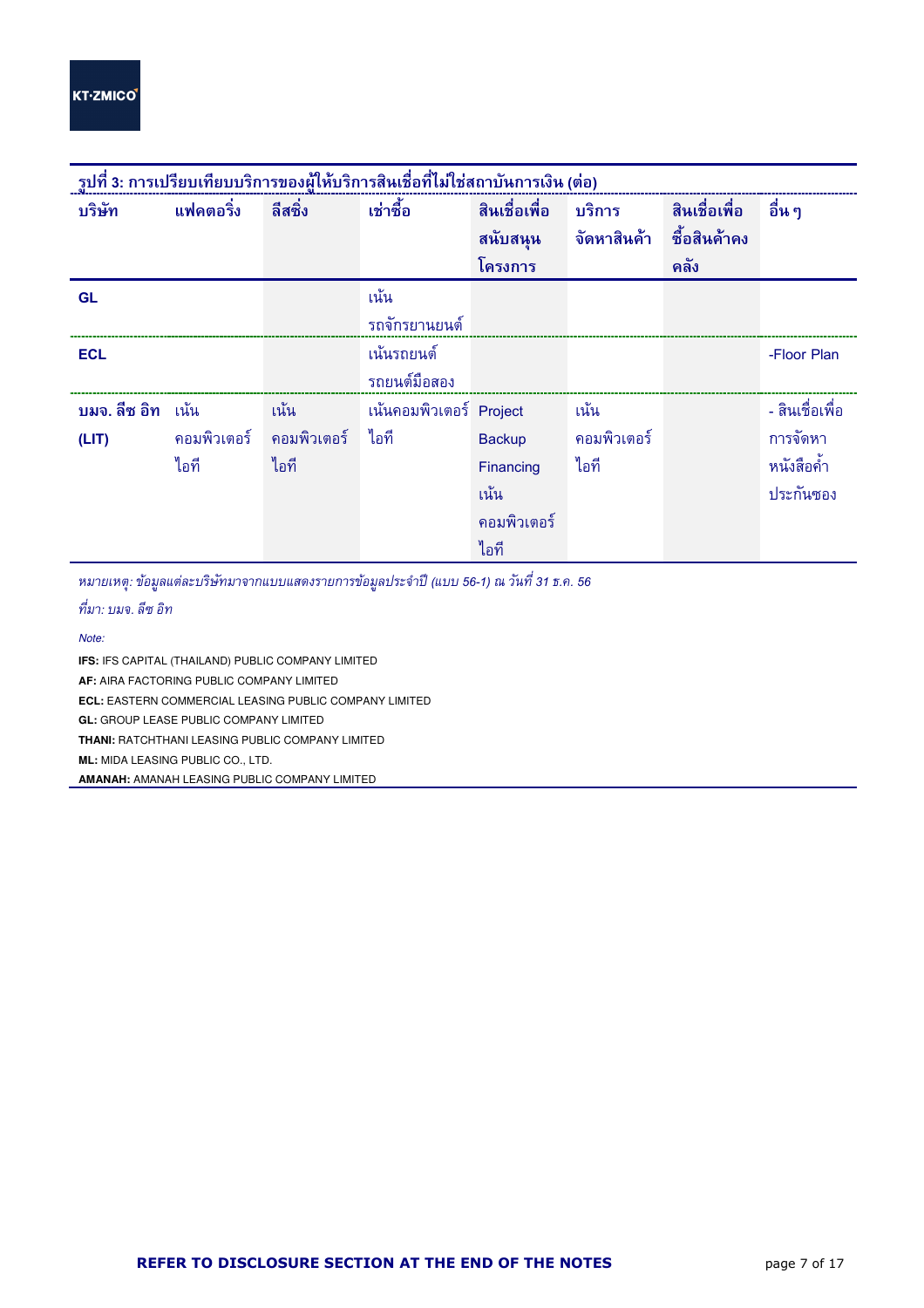l

## มูลค่าตลาดไอทีสูงขึ้น ช่วยหนุนรายได้

ลูกค้าของ LIT ส่วนใหญ่อยู่ในธุรกิจไอที โดยคิดเป็น 53% ของยอดการให้สินเชื่อ ณ งวด 9M56 ดังนั้น รายได้ของลูกค้าของ LIT ส่วนหนึ่งจะแปรผันตามมูลค่าตลาดไอที ที่คาดว่าจะยังมีอัตราการขยายตัว ต่อเนื่อง สนับสนุนจากการลงทุนด้านไอทีของภาครัฐที่ยังมีต่อเนื่อง นอกจากนั้นการให้บริการ Cloud Computing เพิ่มมากขึ้นขององค์กรขนาดใหญ่ประกอบกับกระแสความนิยมในเครือข่ายสังคม ่ ออนไลน์ (Social Network) ส่งผลให้มูลค่าตลาดไอ<sup>้</sup>ที่สูงขึ้นอย่างต่อเนื่อง

| ้รูปที่ 4: ยอดการให้สินเชื่อและการให้บริการของ LIT แยกตามธุรกิจ |       |       |       |      |
|-----------------------------------------------------------------|-------|-------|-------|------|
|                                                                 | ปี 53 | ปี 54 | ปี 55 | 9M56 |
| คอมพิวเตอร์และไอที                                              | 61%   | 61%   | 55%   | 53%  |
| ก่อสร้าง                                                        |       |       | 22%   | 27%  |
| การพิมพ์และบรรจภัณฑ์                                            | 20%   | 20%   | 13%   | 8%   |
| โรงพยาบาล                                                       | 8%    | 9%    | 5%    | 6%   |
| บริการ                                                          | 5%    | 5%    | 3%    | 2%   |
| ครุภัณฑ์อุปกรณ์การศึกษา/ดนตรี/การแพทย์                          | 1%    | 1%    | 0%    | 1%   |
| สินค้าพรีเมี่ยม/ของชำร่วย                                       | 1%    | 1%    | 1%    | 1%   |
| โฆษณา/สื่อ                                                      |       | 0%    | 0%    | 0%   |
| อื่นๆ                                                           | 3%    | 3%    | 1%    | 2%   |
| รวม                                                             | 100%  | 100%  | 100%  | 100% |
| ที่มา: บมจ. ลีซ อิท, KTZMICO Research                           |       |       |       |      |

## รูปที่ 5: แนวโน้มอุตสาหกรรมแฟคตอริ่ง ยังเติบโตดี



ที่มา: Annual Review 2013: Factors Chain International, บมจ. ลีซ อิท -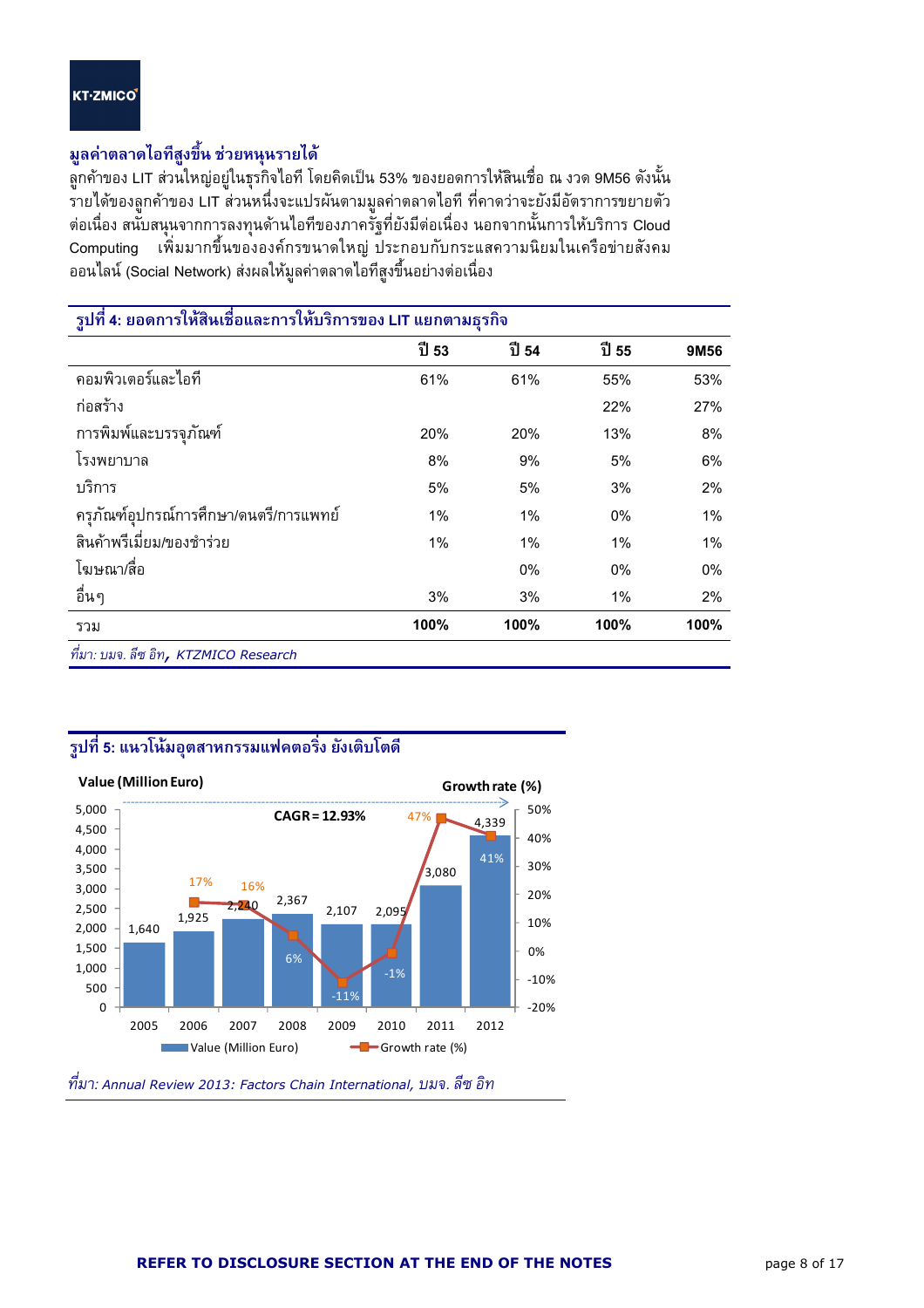l

## บัจจัยเสี่ยง

ปัจจัยเสี่ยงหลักได้แก่:

- 1) การแข่งขันจากภาคธนาคาร ที่หันมาเจาะกลุ่มลูกค้า SME ขนาดเล็กและขนาดย่อมมากขึ้น อย่างไรก็ดี กลุ่มลูกค้าเป้าหมายของ LIT ส่วนใหญ่จะยังเป็นกลุ่มที่ไม่ใช่เป้าหมายหลัก ๆที่ตรงกับ กลุ่มของธนาคารมากนัก โดยธนาคารเน้นเจาะกลุ่มบริษัทเอกชนที่มีขนาดใหญ่กว่า
- 2) ผลกระทบที่อาจเกิดขึ้นต่องบการเงินและการดำเนินงาน จากการเข้าเป็นบริษัทจดทะเบียน ที่อาจ ต้องปฏิบัติมาตรฐานทางบัญชีที่เข้มงวดขึ้น เมื่อเทียบกับบริษัทที่อยู่นอกตลาดหลักทรัพย์
- 3) ด้วยการเป็นบริษัทที่มีขนาดเล็ก อาจทำให้มีข้อจำกัดและมีความท้าทาย ในการบริหารเงินและการ ระดมเงินทุนเพื่อขยายธุรกิจ อย่างไรก็ดี การเข้าจะทะเบียนในตลาดและฐานะทางการเงินที่ แข็งแรงขึ้นหลังจากการเพิ่มทุนหลัง IPO น่าจะทำให้ LIT สามารถบริหารจัดการด้านการระดมทุน ใด้มีประสิทธิภาพมากขึ้น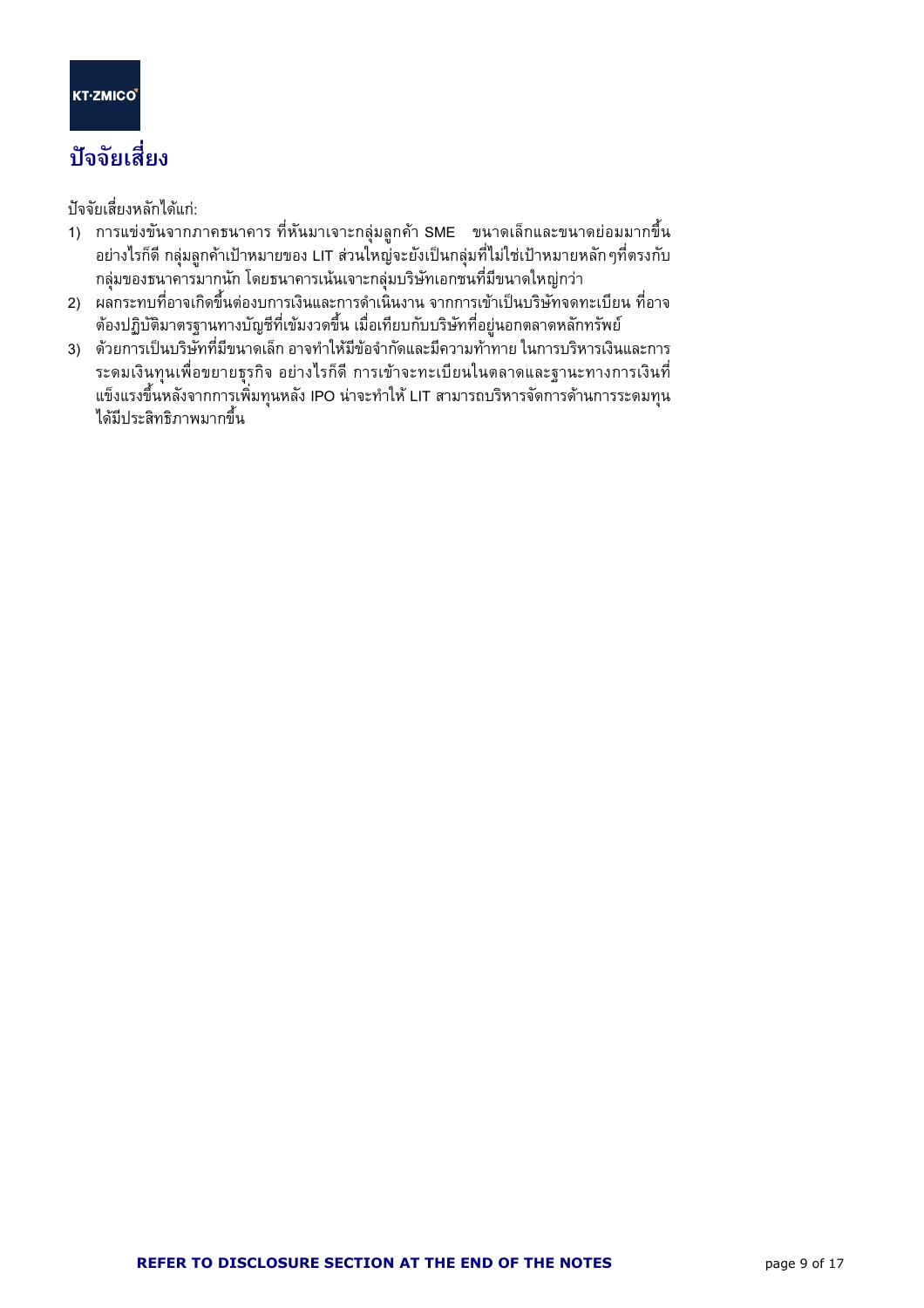l

## ข้อมูลทั่วไปของบริษัท

บมจ. ลีซ อิท จดทะเบียนจัดตั้งเมื่อวันที่ 25 ส.ค. 49 และเปลี่ยนเป็นบริษัทมหาชนเมื่อวันที่ 16 พ.ค. 56 ด้วยทุนจดทะเบียน 200 ล้านบาท โดยมี SVOA เป็นผู้ถือหุ้นใหญ่ในสัดส่วน 47% (หลังเสนอขาย หุ้นเพิ่มทุน) ซึ่งในช่วงเริ่มต้นธุรกิจ บริษัทประกอบธุรกิจสนับสนุนการค้าของกลุ่ม SVOA ในฐานะ บริษัทด้านการเงินของ SVOA (Financial Arm) ซึ่งเป็นการให้บริการสินเชื่อสัญญาเช่าทางการเงิน (Leasing) และสินเชื่อสัญญาเช่าซื้อ (Hire Purchase) เน้นกลุ่มลูกค้าที่เป็นผู้จัดจำหน่ายสินค้าให้แก่ กลุ่ม SVOA กลุ่มผู้บริโภคที่ใช้ผลิตภัณฑ์ของกลุ่ม SVOA เป็นหลัก รวมถึงการให้บริการรับโอนสิทธิ เรียกร้องลูกหนี้การค้า (Factoring) ให้แก่ลูกค้าของกลุ่ม SVOA ที่ต้องการเงินทุนหมุนเวียนในช่วง ระยะเวลาที่รอหนี้ครบกำหนดชำระ แต่ด้วยการเติบโตของกลุ่มธุรกิจเทคโนโลยีสารสนเทศ (Information Technology: IT) ทำให้ผลิตภัณฑ์ทางด้าน IT มีความหลากหลายมากขึ้น และมีตลาดใน แต่ละผลิตภัณฑ์แตกต่างกันออกไป ส่งผลให้บริษัทหันไปให้การสนับสนุนสินเชื่อของสินค้านอกกลุ่ม SVOA รวมทั้งขยายธุรกิจในการสนับสนุนสินเชื่อนอกจากสินค้า IT เพื่อให้บริษัทสามารถบริหาร จัดการและสามารถแข่งขันกับผู้ประกอบการในกลุ่มธุรกิจเดียวกันได้อย่างมีประสิทธิภาพ

หลังจากการดำเนินธุรกิจเปลี่ยนแปลงไป บริษัทจึงมุ่งเน้นการเติบโตและการแข่งขันทางธุรกิจโดยมี การพัฒนารูปแบบผลิตภัณฑ์ทางการเงิน เพื่อต่อยอดการทำธุรกิจที่สามารถตอบสนองความต้องการ ของลูกค้า จึงได้เพิ่มสินเชื่อหลากหลายประเภทมากขึ้น อาทิ สินเชื่อเพื่อการจัดหาหนังสือค้ำประกัน ซอง (Bid Bond) สินเชื่อเพื่อสนับสนุนโครงการ (Project Backup Financing) และการบริการจัดหา สินค้า (Trade Finance)

ดังนั้น ในภาพรวมบริษัทเป็นผู้ดำเนินธุรกิจให้บริการสินเชื่อกลุ่มลูกค้าที่เป็นผู้ประกอบการขนาดกลาง และขนาดย่อมที่มีข้อจำกัดในการขอสินเชื่อจากสถาบันการเงิน โดยแบ่งบริการออกเป็น 4 ประเภท

- 1) สินเชื่อสัญญาเช่าทางการเงินหรือลีสซิ่ง (Leasing)
- 2) สินเชื่อสัญญาเช่าซื้อ (Hire Purchase)
- 3) สินเชื่อการรับโอนสิทธิเรียกร้องหรือแฟคตอริ่ง (Factoring)
- 4) บริการเสริมอื่นๆ:
- 4.1) สินเชื่อเพื่อการจัดหาหนังสือค้ำประกันซอง (Bid Bond)
	- 4.2) สินเชื่อเพื่อสนับสนุนโครงการ (Project Backup Financing)
	- 4.3) บริการจัดหาสินค้า (Trade Finance)

ี รูปที่ 6: ยอดเงินให้สินเชื่อแบ่งตามประเภทธุรกิจ



## ้รูปที่ 7:โครงสร้างรายได้

#### REFER TO DISCLOSURE SECTION AT THE END OF THE NOTES **page 10 of 17** and the section of 17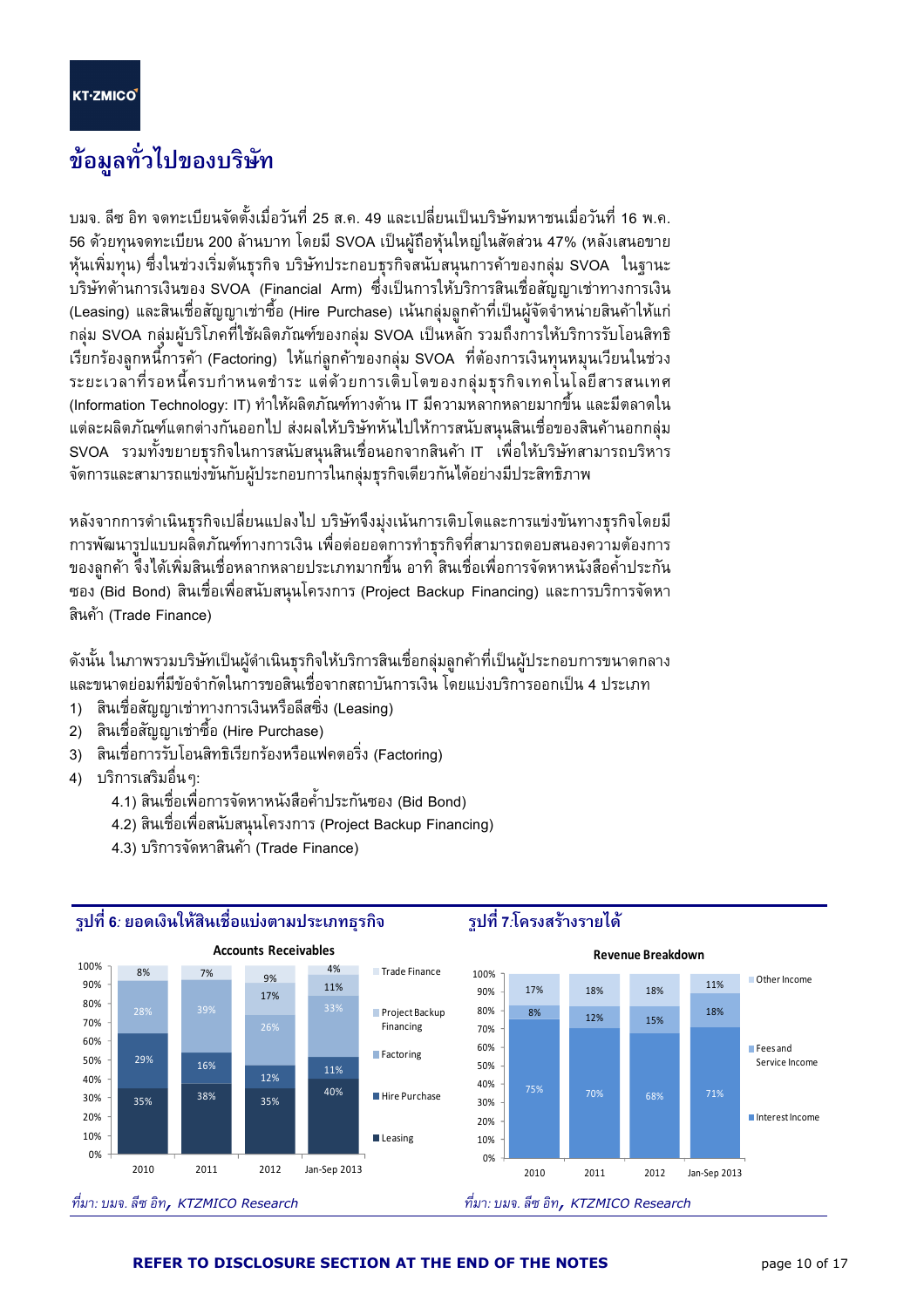l

| ้รูปที่ 8: ยอดการให้สี่นเชื่อแยกตามอุตสาหกรรม |       |       |       |      |
|-----------------------------------------------|-------|-------|-------|------|
|                                               | ปี 53 | ปี 54 | ปี 55 | 9M56 |
| คอมพิวเตอร์และไอที                            | 61%   | 61%   | 55%   | 53%  |
| ก่อสร้าง                                      |       |       | 22%   | 27%  |
| การพิมพ์และบรรจุภัณฑ์                         | 20%   | 20%   | 13%   | 8%   |
| โรงพยาบาล                                     | 8%    | 9%    | 5%    | 6%   |
| บริการ                                        | 5%    | 5%    | 3%    | 2%   |
| ครุภัณฑ์อุปกรณ์การศึกษา/ดนตรี/การแพทย์        | 1%    | 1%    | 0%    | 1%   |
| ์สินค้าพรีเมี่ยม/ของชำร่วย                    | 1%    | 1%    | 1%    | 1%   |
| โฆษณา/สื่อ                                    |       | 0%    | 0%    | 0%   |
| อื่นๆ                                         | 3%    | 3%    | 1%    | 2%   |
| รวม                                           | 100%  | 100%  | 100%  | 100% |
| ที่มา: บมจ. ลีซ อิท <b>, KTZMICO Research</b> |       |       |       |      |

#### รูปที่ 8: ยอดการให้สินเชื่อแยกตาม อ<mark>ุตส</mark>าหกรรม

### บริการ 4 ประเภทหลัก ๆ ของบริษัท

- 1) ,W"\*,aaW)!)2",
\*) (Leasing): =.2-- 
-65)=--\* &NN6+ ทางการเงินหรือสัญญาเช่าทรัพย์ที่มีอายุสัญญาตั้งแต่ 3 ปีขึ้นไป แก่กลุ่มลูกค้าผู้ประกอบการที่ มีสัญญาเช่ากับหน่วยงานภาครัฐ รัฐวิสาหกิจ หรือหน่วยงานเอกชนขนาดใหญ่
- **2) <u>สินเชื่อสัญญาเช่าซื้อ (Hire Purchase)</u>: ใ**ห้บริการสินเชื่อในรูปแบบสัญญาเช่าซื้อที่มีอายุไม่ เกิน 3 ปี แก่กลุ่มลูกค้าผู้ประกอบการที่มีสัญญาเช่ากับหน่วยงานภาครัฐ รัฐวิสาหกิจ หรือ หน่วยงานภาคเอกชนขนาดใหญ่



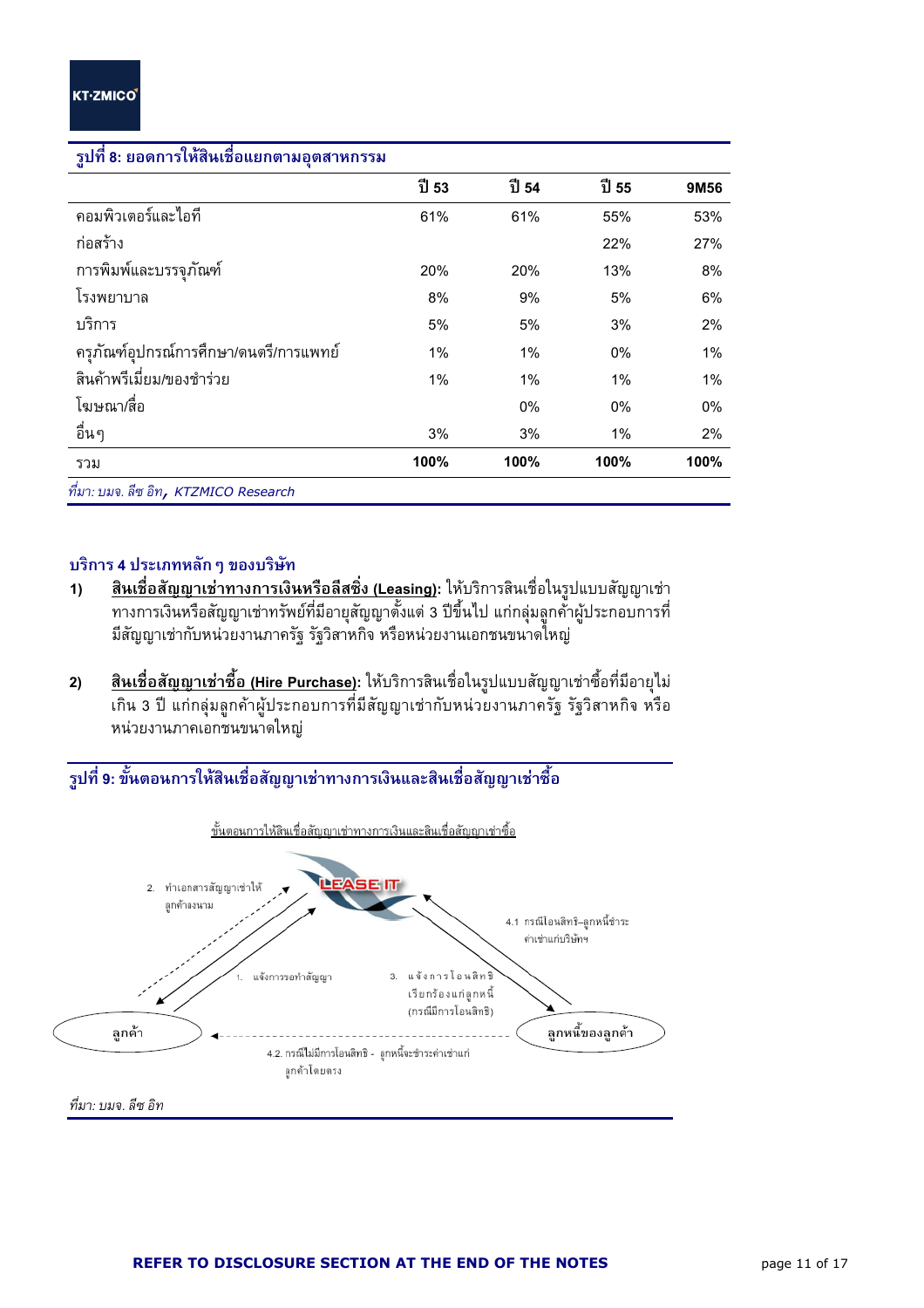l

| ี รูปที่ 10: ความแตกต่างระหว่างสินเชื่อสัญญาเช่าทางการเงินและสินเชื่อสัญญาเช่าซื้อ |                                                                                                              |                                    |  |  |  |  |  |  |
|------------------------------------------------------------------------------------|--------------------------------------------------------------------------------------------------------------|------------------------------------|--|--|--|--|--|--|
| ลักษณะ                                                                             | สัญญาเช่าทางการเงิน                                                                                          | สัญญาเช่าซื้อ                      |  |  |  |  |  |  |
| วัตถประสงค์ในการเช่า                                                               | ใช้ทรัพย์สินระยะยาวตลอดหรือเกือบหมดอายุการใช้งาน เพื่อเป็นเจ้าของทรัพย์สิน                                   |                                    |  |  |  |  |  |  |
| กรรมสิทธิ์ในทรัพย์สิน                                                              | ้เป็นของผู้ให้เช่าจนสิ้นสุดสัญญา เมื่อสิ้นสุดสัญญา ผู้เช่า เป็นของผู้ให้เช่าซื้อ จนกระทั่งผู้เช่าซื้อได้ชำระ |                                    |  |  |  |  |  |  |
|                                                                                    | ใช้สิทธิในการซื้อทรัพย์สิน                                                                                   | ค่างวดและปฏิบัติตามเงื่อนไขครบถ้วน |  |  |  |  |  |  |
|                                                                                    |                                                                                                              | กรรมสิทธิ์จึงตกเป็นของผู้เช่าซื้อ  |  |  |  |  |  |  |
| ระยะเวลาการให้สินเชื่อ 3 ปีขึ้นไป                                                  |                                                                                                              | ไม่เกิน 3 ปี                       |  |  |  |  |  |  |
| ที่มา: บมจ. ลีซ อิท                                                                |                                                                                                              |                                    |  |  |  |  |  |  |

- 
- **3) <u>สินเชื่อการรับโอนสิทธิเรียกร้องหรือแฟคตอริ่ง (Factoring)</u>: ให้บริการสินเชื่อการรับโอน** สิทธิเรียกร้อง แก่กลุ่มลูกค้าผู้ประกอบการที่มีลูกหนี้การค้าเป็นหน่วยงานราชการ รัฐวิสาหกิจ และเอกชนขนาดใหญ่เป็นหลัก โดยบริษัทจะรับซื้อลูกหนี้การค้าประมาณ 70-95% ของมูลค่า ในเอกสาร

## ้รูปที่ 11: ขั้นตอนการให้สินเชื่อการรับโอนเรียกร้อง



..<br>ที่มา บมจ ลีซ อิท

4) <u>บริการเสริมอื่น ๆ</u>:

**4.1) <u>สินเชื่อเพื่อการจัดหาหนังสือค้ำประกันซอง (Bid Bond)</u>: ใ**ห้บริการสินเชื่อเพื่อการ จัดหาหนังสือค้ำประกันซอง สำหรับกลุ่มลูกค้าผู้ประกอบการที่ต้องการเข้าไปประมูลงานใน หน่วยงานภาครัฐ รัฐวิสาหกิจ



ที่มา: บมจ. ลีซ อิท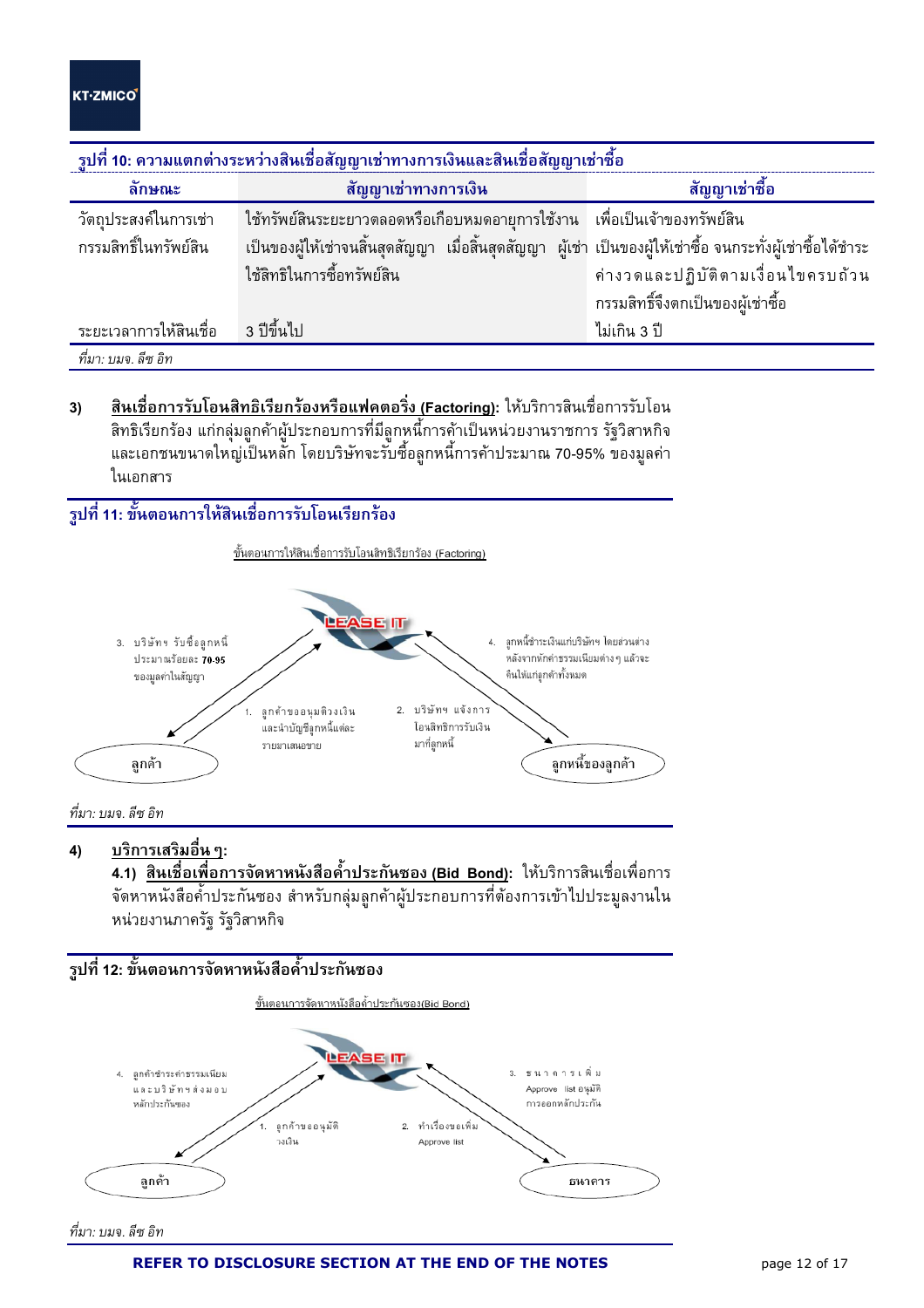l

**4.2) <u>สินเชื่อเพื่อสนับสนุนโครงการ (Project Backup Financing)</u>: ให้การสนับสนุนเงินทุน** เพื่อใช้ในการจัดหาและ/หรือจัดเตรียมสินค้า (Pre-Finance) ล่วงหน้าก่อนการส่งมอบงานให้ หน่วยงานภาครัฐ รัฐวิสาหกิจ หรือหน่วยงานภาคเอกชนขนาดใหญ่



. ที่มา: บมจ. ลีซ อิท

**4.3) <u>บริการจัดหาสินค้า (Trade Finance)</u>:** จัดหาสินค้าให้แก่กลุ่มลูกค้าผู้ประกอบการที่ขาด เงินทุนในการจัดหาสินค้า เพื่อทำการส่งมอบงานต่อให้หน่วยงานภาครัฐ รัฐวิสาหกิจ หรือ หน่วยงานเอกชนขนาดใหญ่

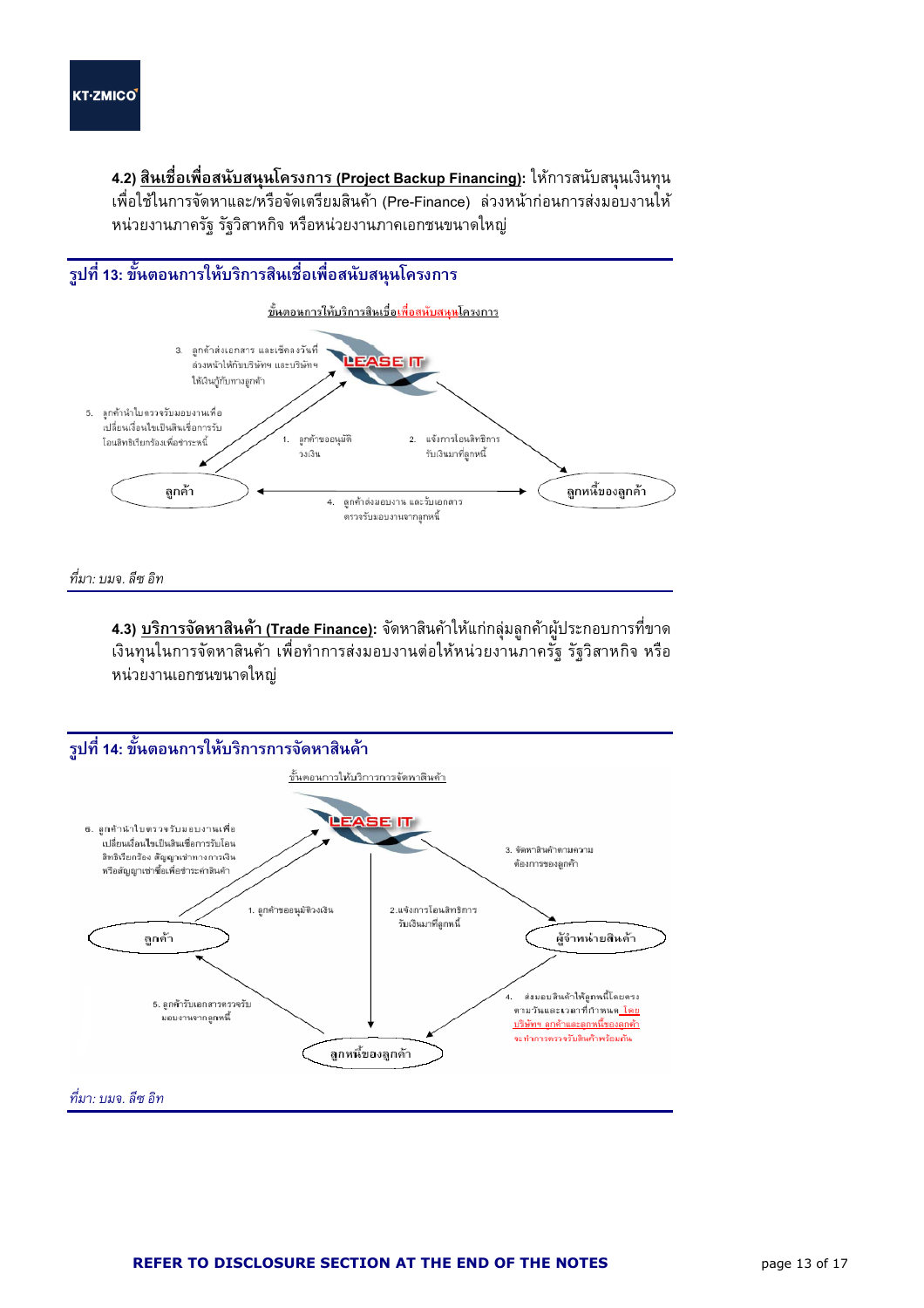l

## รายละเอียดการเสนอขายหุ้นสามัญเพิ่มทุน LIT แก่ประชาชนทั่วไป

บมจ. ลีซ อิท จะเสนอขายหุ้นเพิ่มทุนใหม่ให้กับประชาชนทั่วไป (IPO) จำนวน 52.20 ล้านหุ้น (ราคา พาร์ 1 บาท) คิดเป็นสัดส่วน 26.10% ของจำนวนหุ้นที่จำหน่ายได้แล้วทั้งหมดภายหลังการเสนอขาย หุ้นในครั้งนี้



วัตถุประสงค์ในการนำเงินที่ได้จาการเสนอขายหุ้นครั้งนี้ เพื่อนำไปใช้ขยายการให้บริการสินเชื่อและ เป็นเงินทุนหมุนเวียนในการดำเนินธุรกิจของบริษัท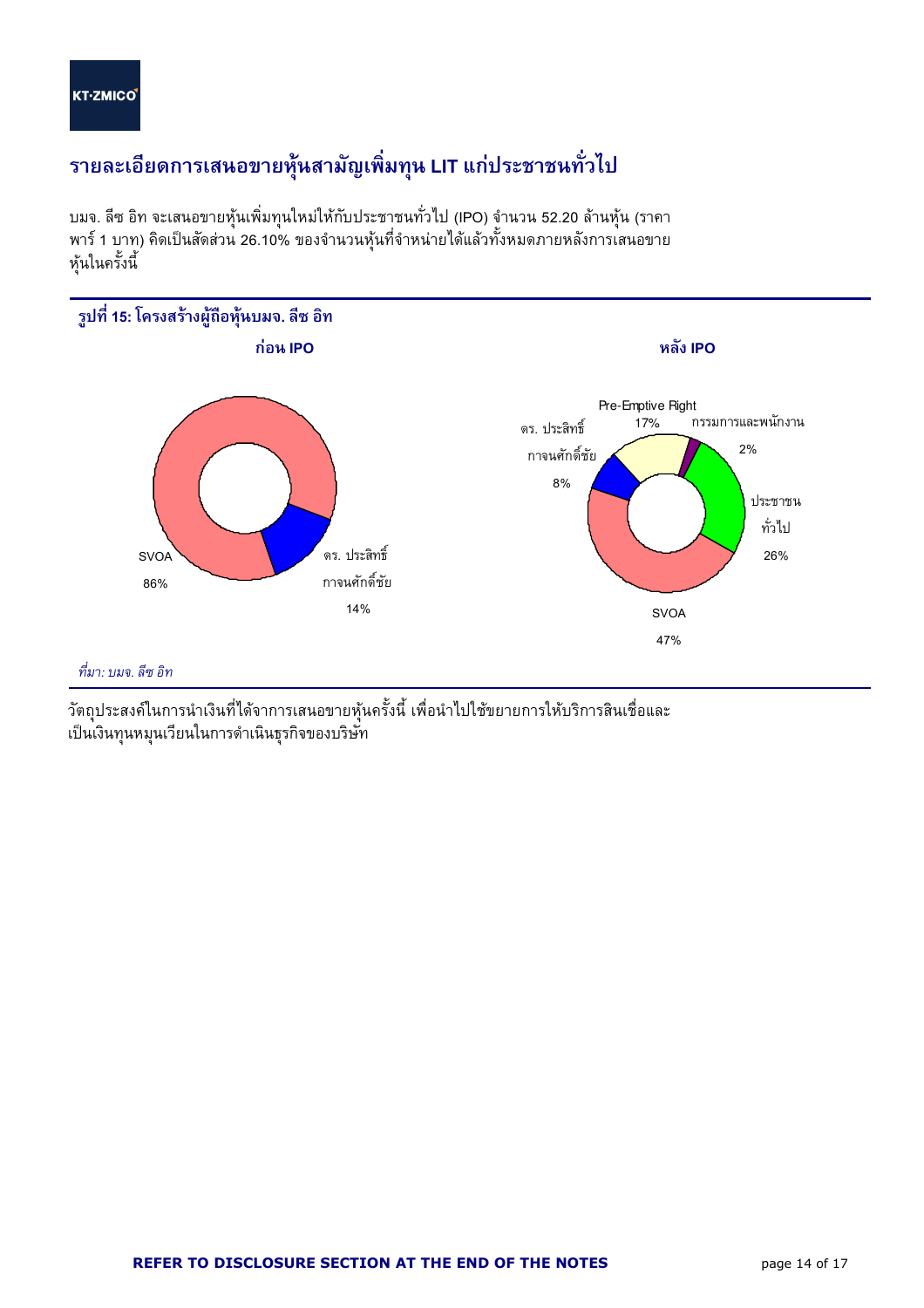l

#### Financial Summary

| <b>Statement of Comprehensive Income (Btmn)</b> |      |      |              |              |              |  |  |  |  |
|-------------------------------------------------|------|------|--------------|--------------|--------------|--|--|--|--|
| Year-end 31 Dec                                 | 2011 | 2012 | <b>2013E</b> | <b>2014E</b> | <b>2015E</b> |  |  |  |  |
| Total Interest Income                           | 49   | 65   | 73           | 85           | 98           |  |  |  |  |
| <b>Total Interest Expenses</b>                  | 22   | 26   | 26           | 29           | 32           |  |  |  |  |
| Net Interest Income                             | 28   | 39   | 46           | 56           | 66           |  |  |  |  |
| Net Fee and Service income                      | 8    | 14   | 20           | 31           | 36           |  |  |  |  |
| Other Income                                    | 12   | 17   | 13           | 17           | 20           |  |  |  |  |
| Total Non-Interest Income                       | 21   | 31   | 33           | 47           | 56           |  |  |  |  |
| Operating Income                                | 48   | 71   | 79           | 104          | 122          |  |  |  |  |
| Selling expenses                                | 7    | 11   | 11           | 12           | 13           |  |  |  |  |
| Administrative expenses                         | 14   | 16   | 27           | 29           | 36           |  |  |  |  |
| <b>Total Operating Expenses</b>                 | 21   | 27   | 38           | 40           | 50           |  |  |  |  |
| <b>Operating Profit</b>                         | 27   | 44   | 41           | 63           | 73           |  |  |  |  |
| Taxation                                        | 7    | 9    | 8            | 13           | 15           |  |  |  |  |
| Net Profit                                      | 18   | 32   | 33           | 50           | 58           |  |  |  |  |
| Pre Provisioning Operating Profit (PPOP)        | 20   | 34   | 33           | 50           | 58           |  |  |  |  |
| EPS (Bt)                                        | 0.18 | 0.32 | 0.28         | 0.25         | 0.29         |  |  |  |  |

| <b>Statement of Financial Position (Btmn)</b>   |                          |      |       |       |       |
|-------------------------------------------------|--------------------------|------|-------|-------|-------|
| As at 31 Dec                                    | 2011                     | 2012 | 2013E | 2014E | 2015E |
| <b>Assets</b>                                   |                          |      |       |       |       |
| Cash                                            | 14                       | 14   | 10    | 11    | 13    |
| Deposits quaranteed with banks                  | 10                       | 12   | 22    | 35    | 45    |
| Net Loans                                       | 432                      | 571  | 659   | 787   | 906   |
| Other Assets                                    | 10                       | 12   | 17    | 18    | 20    |
| <b>Total Assets</b>                             | 466                      | 609  | 708   | 851   | 984   |
| <b>Liabilities &amp; Equity</b>                 |                          |      |       |       |       |
| O/D and Short-term borrowings from banks        | 259                      | 378  | 397   | 355   | 444   |
| Borrowing                                       | 15                       | 5    | 33    | 28    | 28    |
| <b>Other Lialilities</b>                        | 61                       | 73   | 77    | 82    | 88    |
| <b>Total Liabilities</b>                        | 335                      | 456  | 507   | 465   | 560   |
| Paid-up Capital                                 | 100                      | 100  | 116   | 200   | 200   |
| Premium on Share Capital                        | $\overline{\phantom{a}}$ | Ξ.   | 8     | 75    | 75    |
| Retained Earning                                | 29                       | 51   | 72    | 105   | 142   |
| Other Equity Items                              | 2                        | 3    | 4     | 6     |       |
| <b>Total Shareholders' Equity of the bank</b>   | 131                      | 153  | 201   | 386   | 424   |
| $\overline{d}$<br>$\overline{a}$ $\overline{a}$ |                          |      |       |       |       |

ที่มา: บมจ. ลีซ อิท**,** KTZMICO Research -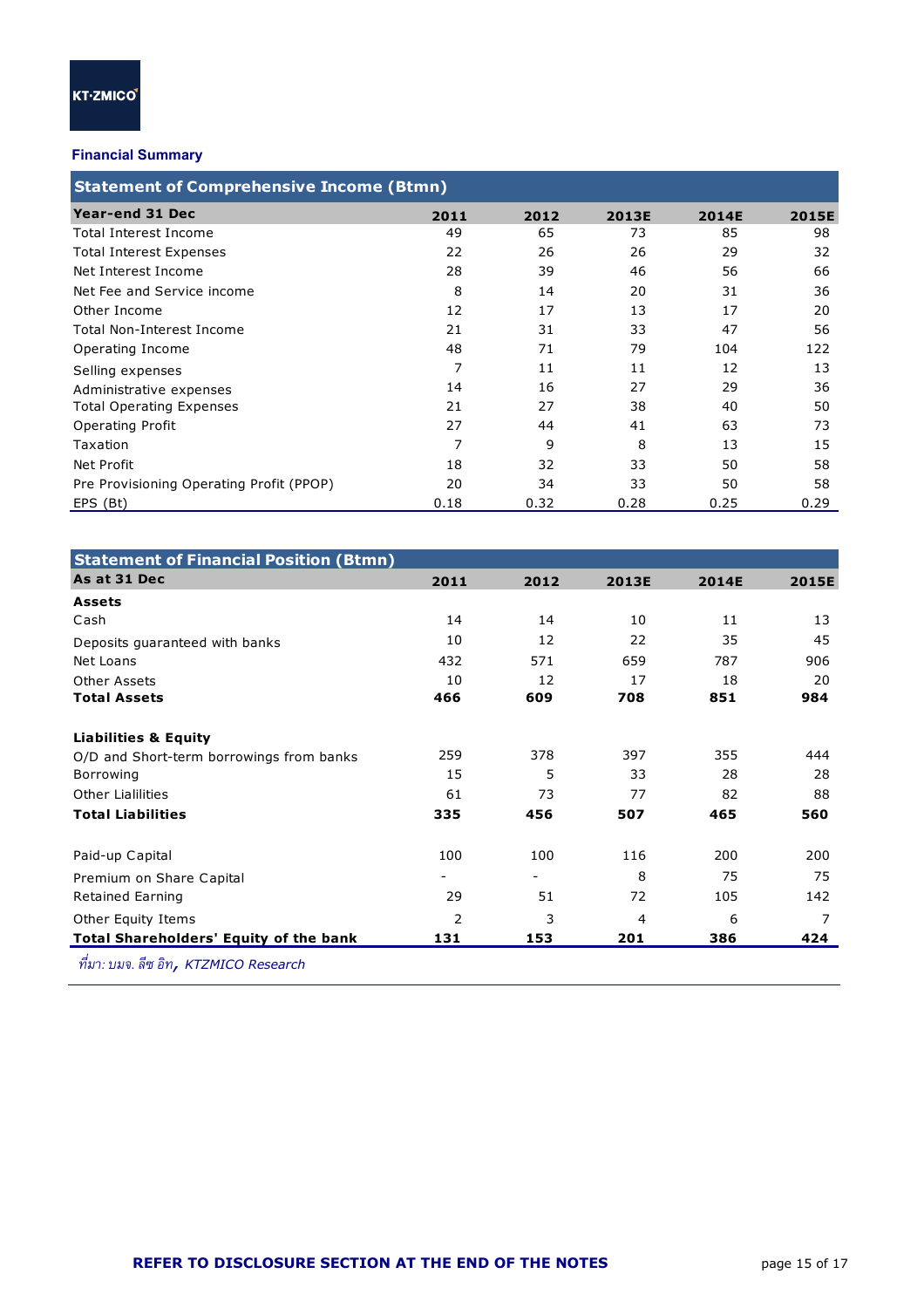l

#### Financial Summary

| 2011<br>2012<br>0.18<br>0.32<br>0.11<br>0.18<br>1.31<br>1.53<br>9.90<br>5.64<br>1.38<br>1.17<br>6.06<br>10.11<br>52.0%<br>75.5%<br>52.0%<br>75.5% | 2013E<br>0.28<br>0.18<br>1.73<br>6.38<br>1.04<br>10.18<br>2.6%                                                                                                                       | 2014E<br>0.25<br>0.18<br>1.93<br>7.14<br>0.93<br>9.81<br>54.2%                                                                                                                                | 2015E<br>0.29<br>0.19<br>2.12<br>6.18<br>0.85<br>10.36                                                                                       |
|---------------------------------------------------------------------------------------------------------------------------------------------------|--------------------------------------------------------------------------------------------------------------------------------------------------------------------------------------|-----------------------------------------------------------------------------------------------------------------------------------------------------------------------------------------------|----------------------------------------------------------------------------------------------------------------------------------------------|
|                                                                                                                                                   |                                                                                                                                                                                      |                                                                                                                                                                                               |                                                                                                                                              |
|                                                                                                                                                   |                                                                                                                                                                                      |                                                                                                                                                                                               |                                                                                                                                              |
|                                                                                                                                                   |                                                                                                                                                                                      |                                                                                                                                                                                               |                                                                                                                                              |
|                                                                                                                                                   |                                                                                                                                                                                      |                                                                                                                                                                                               |                                                                                                                                              |
|                                                                                                                                                   |                                                                                                                                                                                      |                                                                                                                                                                                               |                                                                                                                                              |
|                                                                                                                                                   |                                                                                                                                                                                      |                                                                                                                                                                                               |                                                                                                                                              |
|                                                                                                                                                   |                                                                                                                                                                                      |                                                                                                                                                                                               |                                                                                                                                              |
|                                                                                                                                                   |                                                                                                                                                                                      |                                                                                                                                                                                               |                                                                                                                                              |
|                                                                                                                                                   |                                                                                                                                                                                      |                                                                                                                                                                                               |                                                                                                                                              |
|                                                                                                                                                   |                                                                                                                                                                                      |                                                                                                                                                                                               |                                                                                                                                              |
|                                                                                                                                                   |                                                                                                                                                                                      |                                                                                                                                                                                               | 15.5%                                                                                                                                        |
|                                                                                                                                                   |                                                                                                                                                                                      | $-10.5%$                                                                                                                                                                                      | 15.5%                                                                                                                                        |
|                                                                                                                                                   |                                                                                                                                                                                      | 20.7%                                                                                                                                                                                         | 17.9%                                                                                                                                        |
|                                                                                                                                                   |                                                                                                                                                                                      |                                                                                                                                                                                               | 18.8%                                                                                                                                        |
|                                                                                                                                                   |                                                                                                                                                                                      | 56.4%                                                                                                                                                                                         | 18.1%                                                                                                                                        |
|                                                                                                                                                   |                                                                                                                                                                                      |                                                                                                                                                                                               | 18.3%                                                                                                                                        |
|                                                                                                                                                   | 41.8%                                                                                                                                                                                | 6.1%                                                                                                                                                                                          | 22.6%                                                                                                                                        |
|                                                                                                                                                   |                                                                                                                                                                                      | 54.2%                                                                                                                                                                                         | 15.5%                                                                                                                                        |
|                                                                                                                                                   | $-4.5%$                                                                                                                                                                              | 54.2%                                                                                                                                                                                         | 15.5%                                                                                                                                        |
|                                                                                                                                                   | 15.4%                                                                                                                                                                                | 19.4%                                                                                                                                                                                         | 15.2%                                                                                                                                        |
|                                                                                                                                                   |                                                                                                                                                                                      |                                                                                                                                                                                               |                                                                                                                                              |
|                                                                                                                                                   |                                                                                                                                                                                      |                                                                                                                                                                                               | 15                                                                                                                                           |
|                                                                                                                                                   |                                                                                                                                                                                      |                                                                                                                                                                                               | 1.7%                                                                                                                                         |
|                                                                                                                                                   |                                                                                                                                                                                      | 114.8%                                                                                                                                                                                        | 134.9%                                                                                                                                       |
|                                                                                                                                                   | 1.6%                                                                                                                                                                                 | 1.9%                                                                                                                                                                                          | 2.2%                                                                                                                                         |
|                                                                                                                                                   |                                                                                                                                                                                      | 45.3%                                                                                                                                                                                         | 43.1%                                                                                                                                        |
|                                                                                                                                                   | 153.2%                                                                                                                                                                               |                                                                                                                                                                                               | 192.0%                                                                                                                                       |
| 2.97                                                                                                                                              | 2.53                                                                                                                                                                                 | 1.21                                                                                                                                                                                          | 1.32                                                                                                                                         |
|                                                                                                                                                   | 5.0%                                                                                                                                                                                 | 6.5%                                                                                                                                                                                          | 6.4%                                                                                                                                         |
|                                                                                                                                                   |                                                                                                                                                                                      | 17.2%                                                                                                                                                                                         | 14.4%                                                                                                                                        |
|                                                                                                                                                   |                                                                                                                                                                                      | 39.1%                                                                                                                                                                                         | 40.5%                                                                                                                                        |
|                                                                                                                                                   | 41.2%                                                                                                                                                                                | 45.8%                                                                                                                                                                                         | 46.0%                                                                                                                                        |
|                                                                                                                                                   | 7.35%                                                                                                                                                                                | 7.47%                                                                                                                                                                                         | 7.47%                                                                                                                                        |
|                                                                                                                                                   | 20.0%                                                                                                                                                                                | 20.0%                                                                                                                                                                                         | 20.0%                                                                                                                                        |
|                                                                                                                                                   | 19.1%<br>65.8%<br>113.6%<br>35.4%<br>23.9%<br>45.8%<br>42.2%<br>17.2%<br>13<br>3.0%<br>36.8%<br>1.1%<br>28.1%<br>157.4%<br>2.56<br>4.2%<br>14.5%<br>43.4%<br>42.8%<br>6.71%<br>28.6% | 42.3%<br>52.4%<br>76.5%<br>46.7%<br>28.9%<br>60.2%<br>71.7%<br>32.2%<br>$\overline{7}$<br>11<br>1.3%<br>94.9%<br>1.2%<br>25.2%<br>149.2%<br>5.9%<br>22.5%<br>38.1%<br>44.4%<br>7.64%<br>22.7% | $-11.6%$<br>18.7%<br>3.7%<br>45.8%<br>35.8%<br>12.0%<br>31.0%<br>$-6.3%$<br>13<br>1.7%<br>1.7%<br>95.5%<br>28.4%<br>205.4%<br>18.5%<br>48.2% |